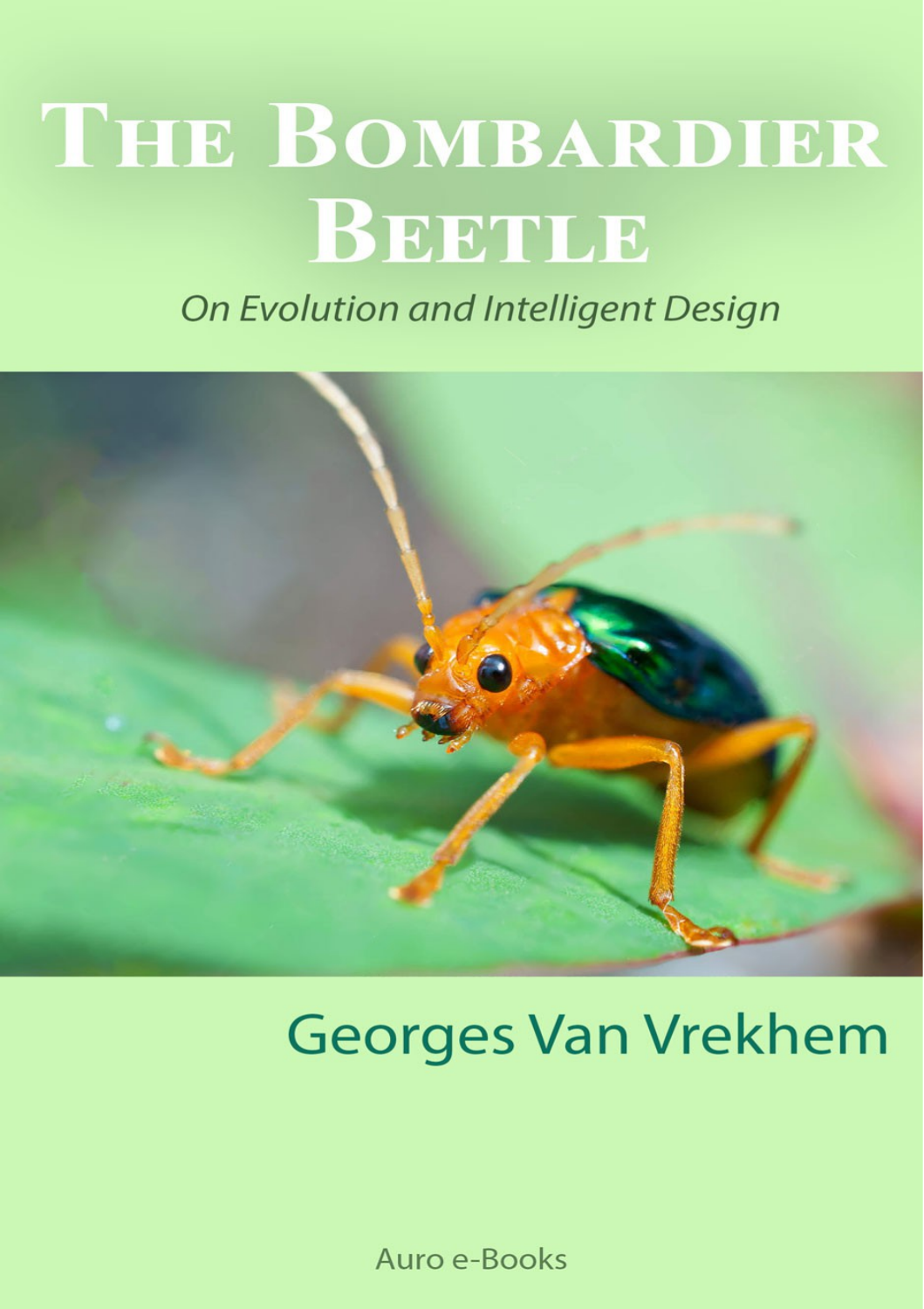## **THE BOMBARDIER BEETLE**

### **On Evolution and Intelligent Design**

*by Georges Van Vrekhem*

Auroville, 2008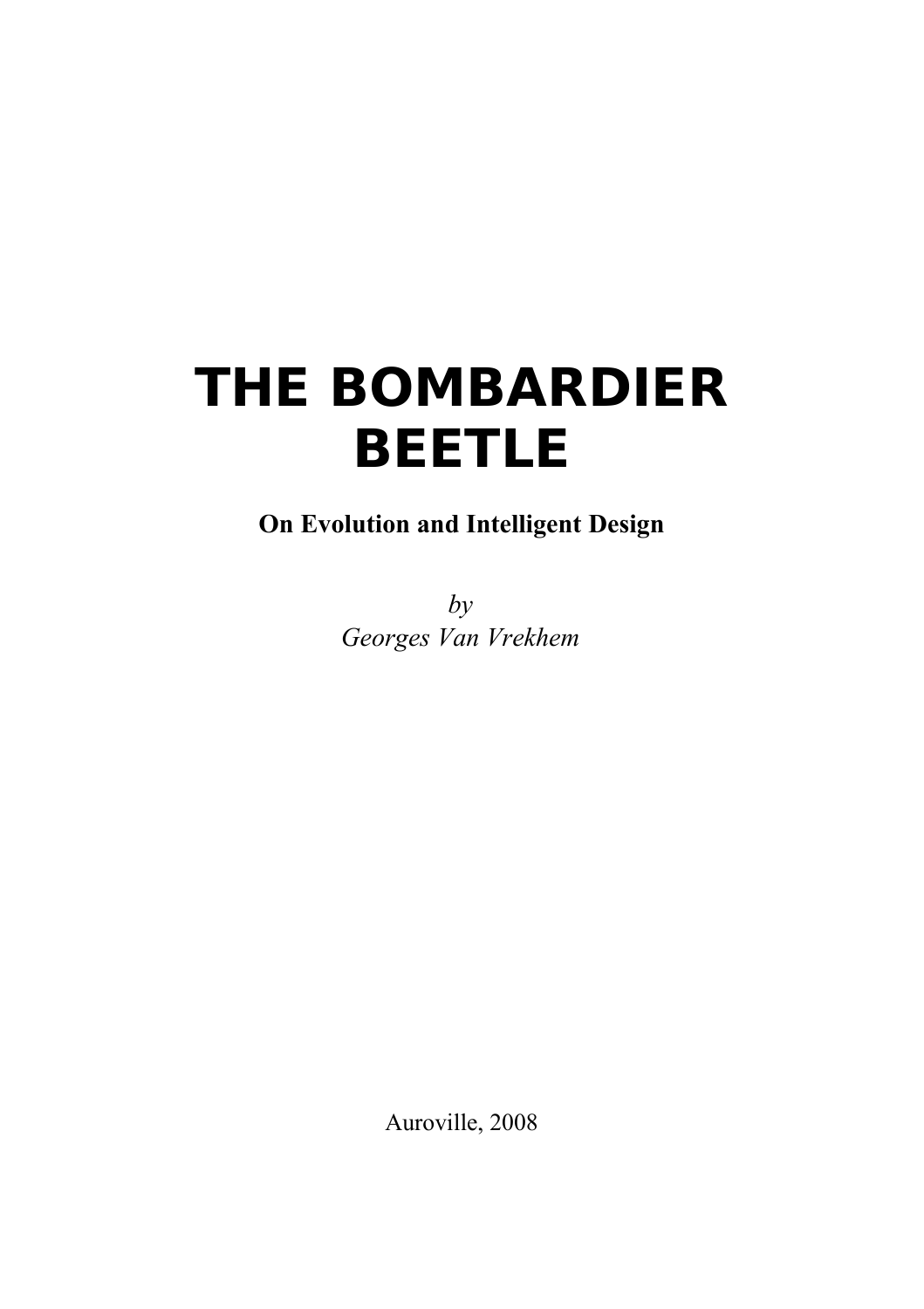#### This e-book has been prepared by *Auro e-Books*, an international website dedicated to e-books on Well-Being and Spirituality.



Discover more e-books and other activities on our website: [www.auro-ebooks.com](http://www.auro-ebooks.com/)

**©** University of Human Unity

Ebook Edition 2016

Book Cover Art Courtesy: Krishna

Audio materials originally published by University of Human Unity Website: [http://universityofhumanunity.org](http://universityofhumanunity.org/)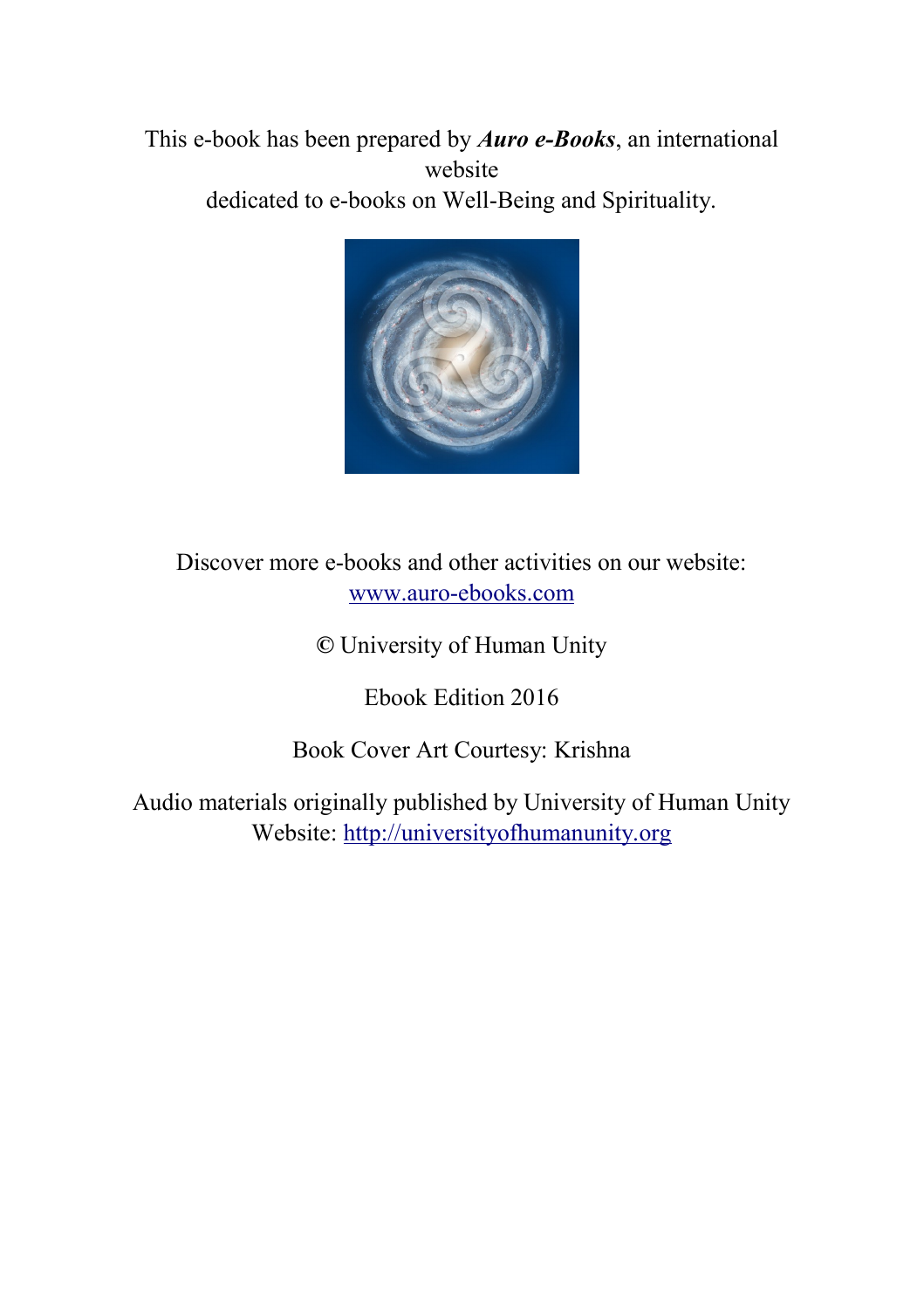## **Table of Contents**

| Part I. History of Science and its Black Side3 |  |
|------------------------------------------------|--|
|                                                |  |
|                                                |  |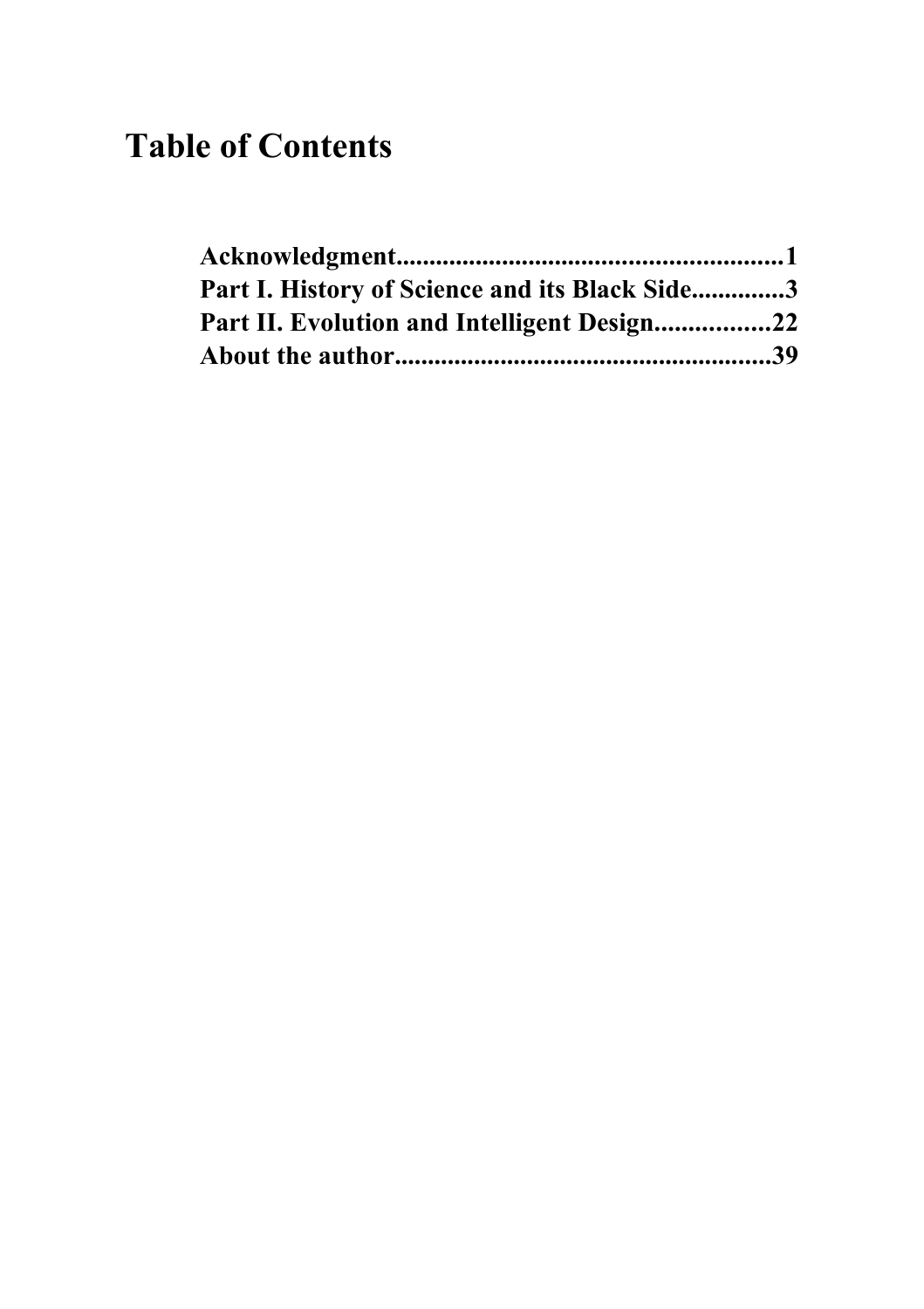## <span id="page-4-0"></span>**Acknowledgment**

The material in this e-book originally appeared on the University of Human Unity website as an audio recording of a talk that Georges Van Vrekhem gave at the Savitri Bhavan and has been transcribed and published here with the kind permission of the Savitri Bhavan and the University of Human Unity. Although the material has been reformatted somewhat for clarity and ease of reading, every effort has been made to ensure that this is a faithful reproduction of the original audio file and editor's notes have been enclosed in square braces [*note*].

We invite Georges' friends who wish to experience the vibrations of sympathy and humility which Georges' voice transmits, to listen to the original audio files which may be found on the University of Human Unity website: [\(http://universityofhumanunity.org\)](http://universityofhumanunity.org/), In this small e-book, through the frequent use of italics, we have tried to convey, as much as possible in print, the original emotion in his speech. This work has been conceived as a tribute to an Aurovilian brother.

We are extremely grateful to the Savitri Bhavan and the University of Human Unity and all of the many other authors and publishers of original works who have graciously allowed us to publish their material in multiple digital formats in our effort to increase the circulation of this very important material which mankind so desperately needs at this time in our history.

*Auro e-Books* [\(http://www.auro-ebooks.com/\)](http://www.auro-ebooks.com/) is a multinational digital bookstore/library project dedicated to e-books on Well-Being and Spirituality. Its aim – to popularize and disseminate these books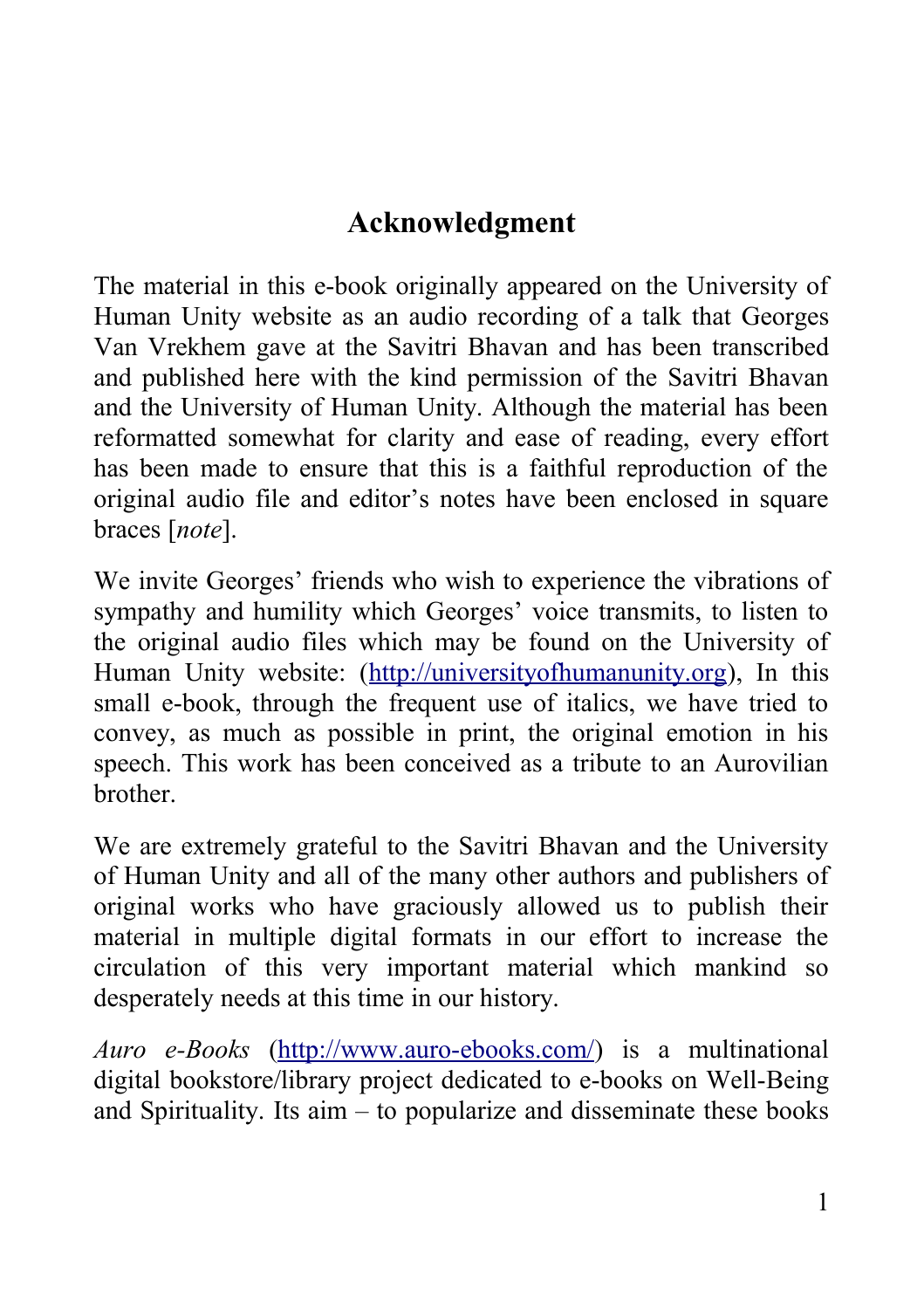in digital formats both through its own website and through a network of other digital bookstores.

> Krishna V. "Auro e-Books" Founder

> > collaborators: Anandamaya Blindshiva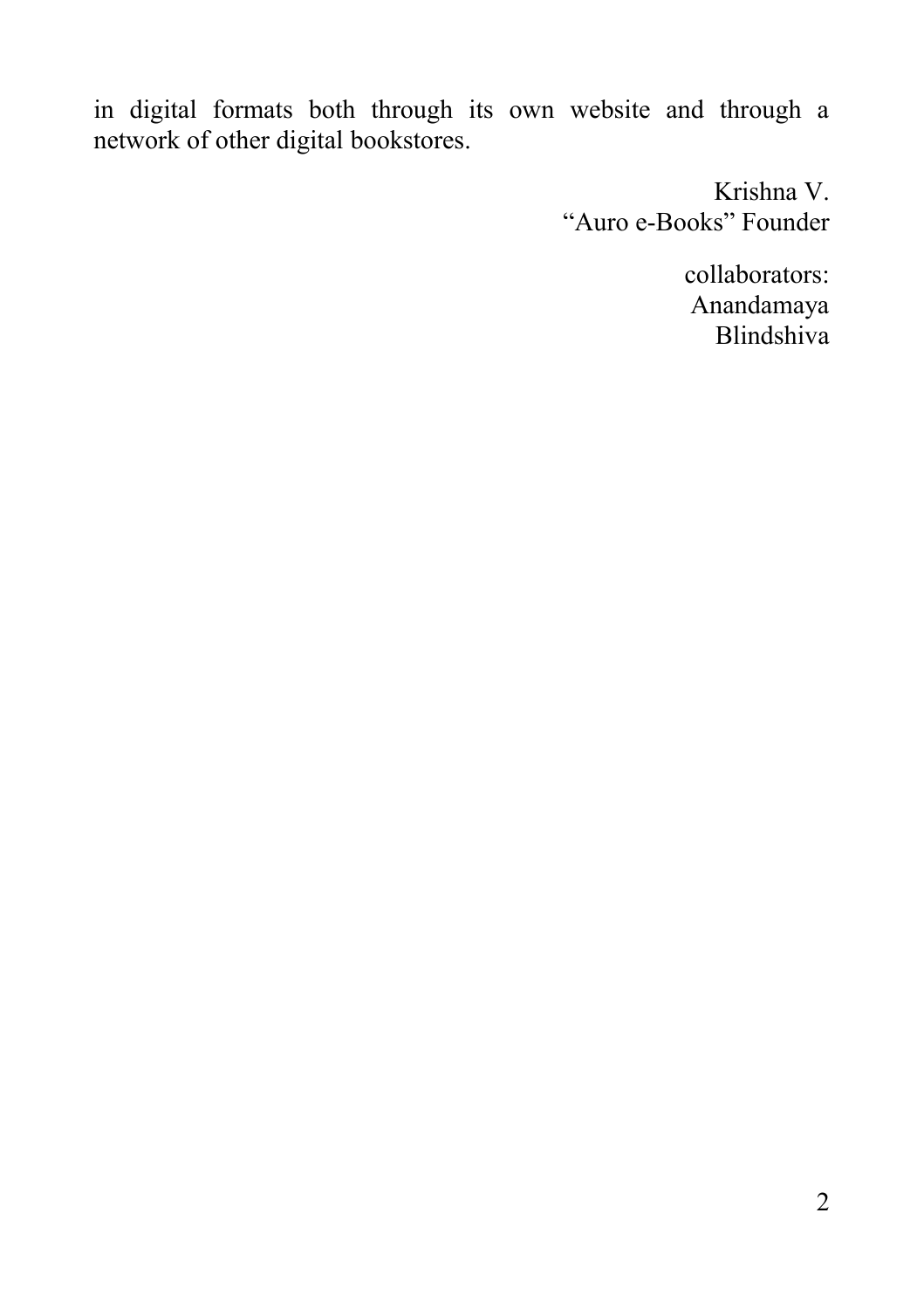## **PART ONE**

## <span id="page-6-0"></span>**HISTORY OF SCIENCE AND ITS BLACK SIDE**

[*In answer to an audience member asking what this talk is all about, Georges begins...*]

I try to tell you, this is the last in a series of four talks. So we have had a walk through philosophy in ancient Greece, we have been... had a look at spirituality and religion, Gnosticism and the early Christian church. We have had … a smell of contemporary history, Hitler and his god, so contemporary that a couple of people here more than a couple who are sitting here — were participating very young at that time, but they were there, and now we have a walk through the landscape of science.

So my title, *The Bombardier Beetle* — you know, I was a play writer at that time of Ionesco and Beckett and the absurd theater so I always try to have a title which is provocative, catching the attention and actually saying what it has to say — it is about evolution and the idea of Intelligent Design, which is one of the most important things also for Aurobindonias like us nowadays.

First, I would like to sketch a little the background, because biology, Darwinism, Neo-Darwinism, everything is science of course, but science has many faces, many facets. And it is extremely important, although I find it very seldom except in histories of science to realize [*Georges writes on chalkboard*] but science comes after the Middle Ages. Here was Greece [*pointing to chalkboard*] in the Renaissance this science has been rediscovered, for how long the Middle Ages last? One may say four hundred — when the Emperor Theodosius closed all the temples and made done with Greek culture, up to, I might say, sixteen-hundred. Of course here there was Leonardo.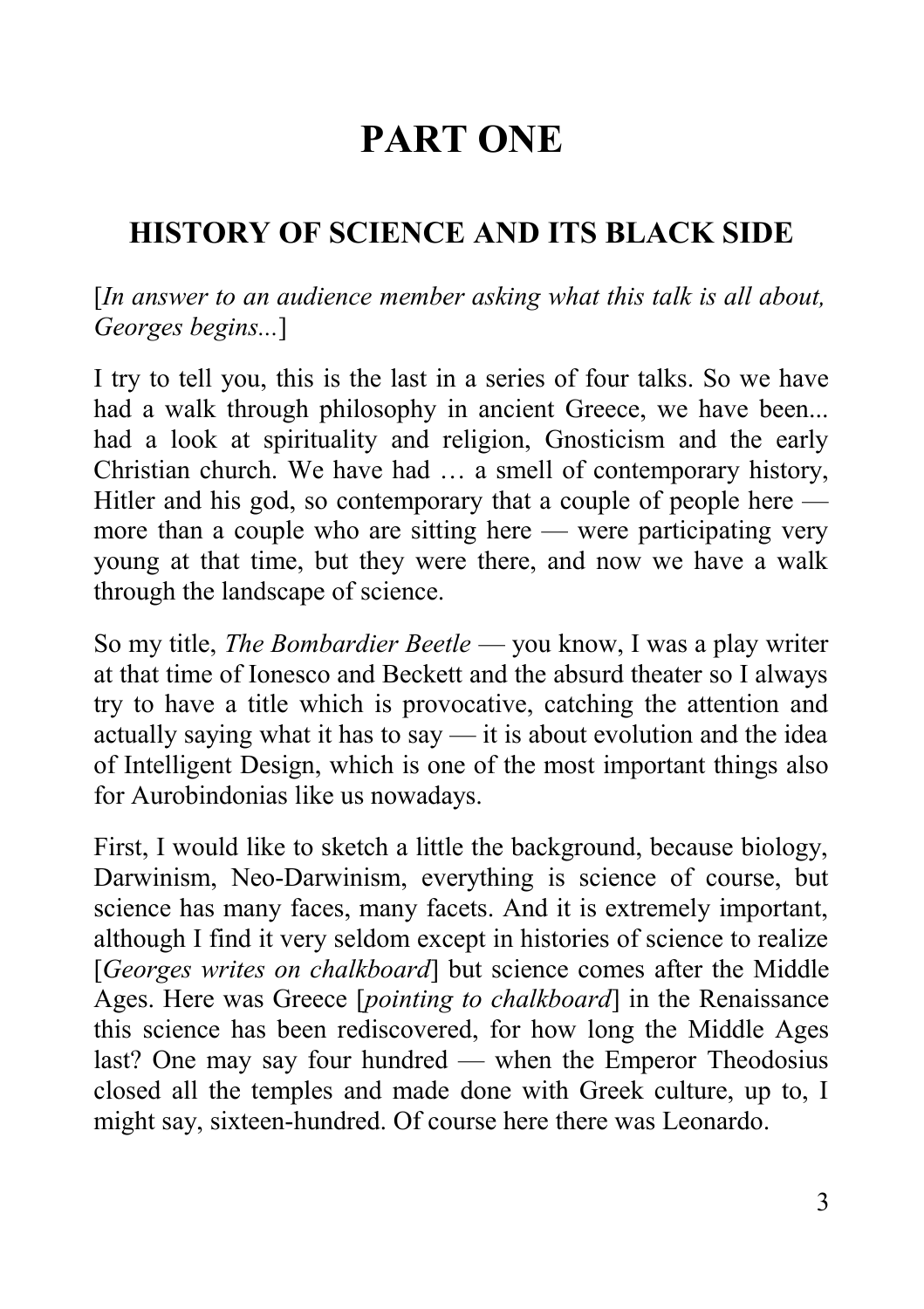Leonardo, as Sri Aurobindo says, concentrated in himself the whole modern world, he was the [*mind?*] but Leonardo's... *ideas* have been kept hidden till quite recently — fifty, one hundred years ago they have been rediscovered. He was the man who started this all. So, this was fifteen-hundred. Then we have Galileo, sixteen-hundred, so we may actually say that these lasted from four-hundred till sixteenhundred because Galileo was the one who started the scientific method. Now what happened is the following, *brummm and this* [*Georges makes a gesture to indicate that the time went very fast*] the further we go, the more the idea of God is dying out. We are still in that process. I'm telling that because we are still in this process.

The further we go, the more the importance of science increases. And now of course we are in a world — look around you — without it, without science, it would not be possible, it's a world created by that. God is dead said *Nietzsche.* But that of course means the Christian God — and this is very important to realize — when we talk about God we are all the time talking about the Judaic Christian God. And the importance of what I think and I have to say today, is quite simply that in the West they have *no idea* of the *Brahman*, the *One*, the *Absolute* present in everything. And you read all these books — I have read a lot of books otherwise I would not be so pretentious to give a talk like this — you read all that and you will never find anything about the God as we try to live and realize it here.

This is extremely important because the whole battlefield of all these sciences, biological and others — these matches are being fought on the mat of Christianity, Western Christianity — and the rest is idolatry and standing on your head and all the crazy things you can imagine.

They have no idea, they always have *that* God there. And this is behind all this, these are such the most — and they think themselves surely — the most intelligent people in the world, they are all the time reasoning about that. And it is really quite touching, in a certain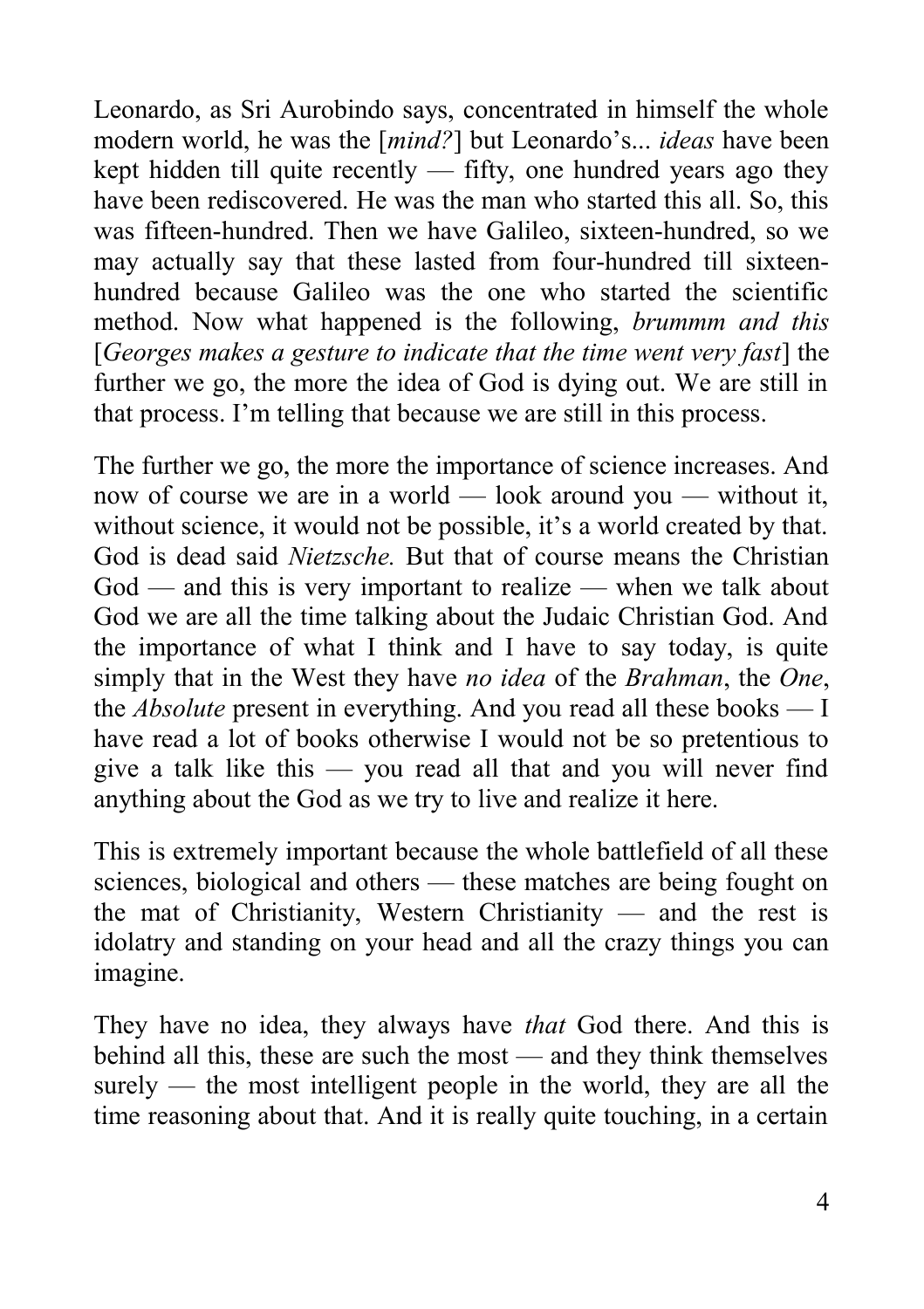way, — *not moving but surprising* — that all these people who have been studying fifteen years, seventeen years, to became a physicist, and many more years to became a known physicist, that they start talking and writing about God just remembering something that they have from their youth, without having study, read or think anything else. This is a huge contradiction in the Western civilization.

Now, *where is science here*? This is the big crescendo, but where is it here? Well, at the moment they say it stopped. It's finished. And this is quite surprising. [*It*] was also to me. There is a book "*The End of Science"* by Horgan who was after all, editor of one of the great science magazines. Why does he say that? Because everything now, after the quantum mechanics and the quantum [*chromodynamics*] physics and the quantum gravity and so on, everything is now *strings*, and you cannot open one magazine [*?*] and read about *strings*, and it sounds as if the *string theory* is the *triumphant* physical science at the moment.

Now, if you go to the sources, then you see that *string theory* is living in a vacuum. Because they do not *one* experiment, they cannot predict *one* experiment, and the science that cannot predict is not science.

So they are doing the *mathematics* since forty years, but mathematics from here today are almost literally formulas. Incredible! They are creating universes, *string theory* has either nine or eleven, or twelve or ten to the power of one-fifty universes, but all that is in the mathematics. That is the reason that people say science, physical science, at the moment has stopped, and something may happen ... a lightening, thunder clap from somewhere... like it happened with relativity and quantum mechanics a hundred years ago.

Of course when we speak about science we always speak about physical theoretical science. But science is much more, it has so many faces, like it has for instance if you take Paleontology, and starting to see it with scientific method and with prediction,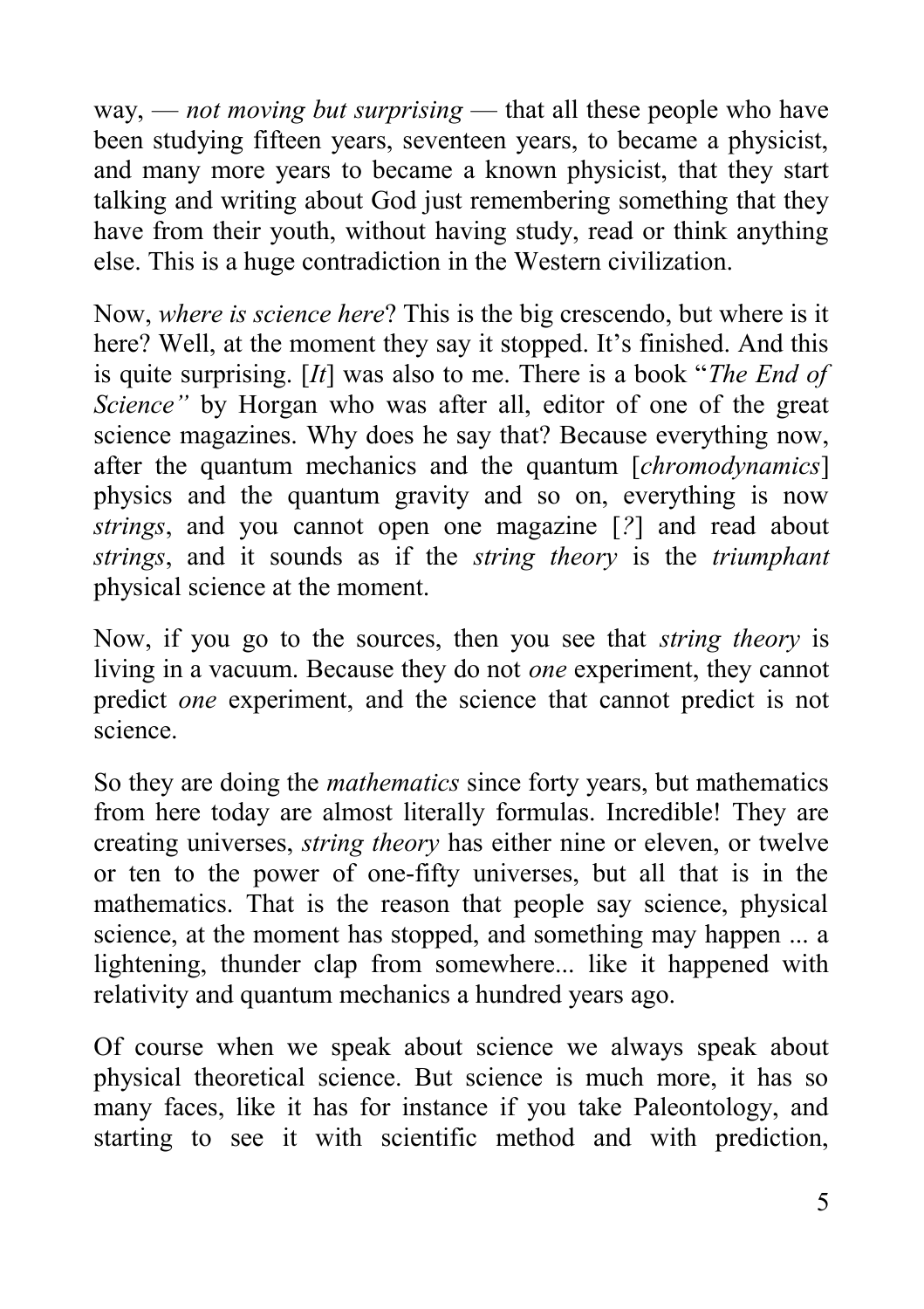everything is in the past. The same with Archeology, the same with biology, the same with everything that has to do with Biology, and this is one of the important trends in science, that biology always came after the mathematical sciences.

Vesalius started cutting up what Leonardo Da Vinci already had done, cutting up corpses dissecting... long after Galileo had given his formulas of the mechanical. So they always came after the mathematical sciences, and their dream is as people write, *physics envy*. They also want to have that *basis*, the scientific *methods*, and what has happened? The whole of all the biology has gone down to physics, the deeper they went the more they came from molecules to the atoms, sub molecules and the rest. So they go up again, from everything that mathematical physics has to tell them, up to the biological structures.

This is an important fact in what we are going to say. So Sri Aurobindo has already predicted after all, the triumphs and marvels of science, the explaining principle, the rational significance of all is left as dark as mysterious and even more mysterious than ever. And this is absolutely true because if we talk about that, one thing we have to consider is *matter*.[*Georges writes on the chalkboard*] For physical science there is matter, only matter, because there is only matter. It is a circle. What is reality? *Matter!* But in the whole of the human wisdom history, and in the whole of the perception as we have it even today, there is this chain of beings, *matter* is one. Then you have *vital mind* and the levels above. That is reality according to what we are learning here, what we are reading and also according the way we are living. And that is of course the reason that for instance the kingdoms of existence have been divided into the material kingdom, the vegetable kingdom, the animal kingdom, man. So there is a big difference between saying only matter and then the chain of beings. *What is reality*? And of course quantum mechanics has come being confronted with that fact: W*hat is reality*? Then went Sri Aurobindo says matter will go through their fingers...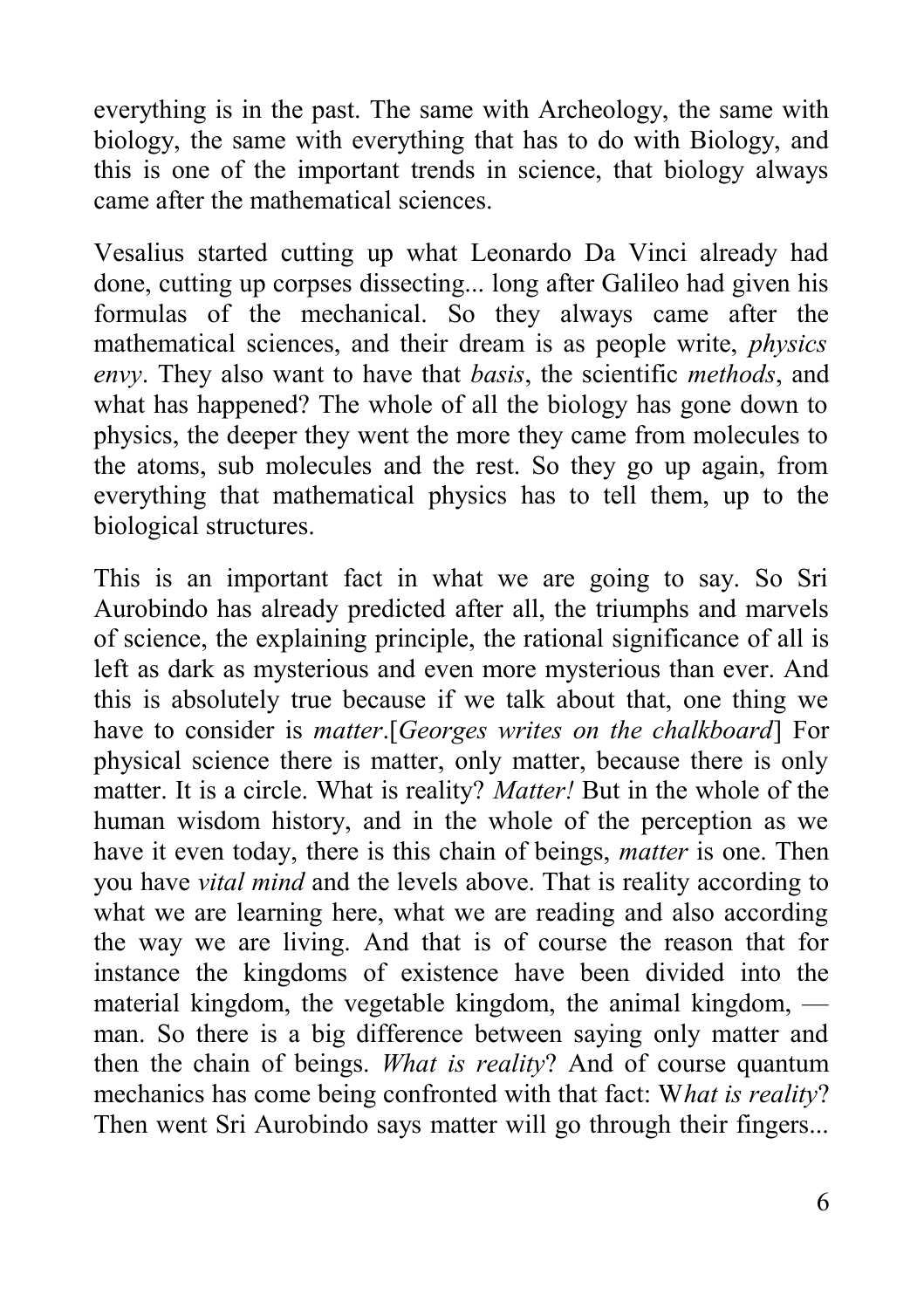he has said that and written it in the "*Life Divine"* so long ago. Now you have a book, ["*The Missing Matte*r"]... because, *what is matter*? They go down down down till the atom, then you have the nucleus, there are the electrons, then they consist of quarks, and what is there after quarks? *Big discussion!* Big boxing match between Einstein and Niels Bohr. Niels Bohr said that the question is absurd... "*we do not ask what is reality...we have our formulas and they work experimentally."* Einstein said, "*there must be something behind it, there must be some foundations of reality.*" According to the mathematics of the quantum mechanics and physics, everything is put together, it is a way of many things together that have that effect.

Einstein said it cannot be, "*God does not throw dice.*" There must be something that gives a deterministic course of effects, and this discussion is still not finished, this discussion that started in 1927 in Brussels on the Soviet Conference.

*What is reality*? You know, many or few must know or read about David Bohm, who has the *implicate order* and the *explicate order*. The *explicate order* is everything that is in manifestation, *the implicate order* is something supposed to be behind. Of course if you have the spiritual view, all that is quite true, but it is not physics, it is not theoretical physics, it is not expressed in formulas.

*What is reality*? For us, there can be only one answer. Reality is the *Big Chain of Beings* which is in fact not the good term, it is not the chain of beings. As Wilbur has said it is a nested, then you have the center and over and over bigger and bigger... but it is very difficult to find the word for that, because *chain* is mental continuation, while the other thing is something that is a manifestation, that is quite different.

Another point to keep in mind *is* the way of perceiving reality, perception. And that was already a point of discussion among the pre-Socratic, the Greeks we have been talking about a couple of weeks ago.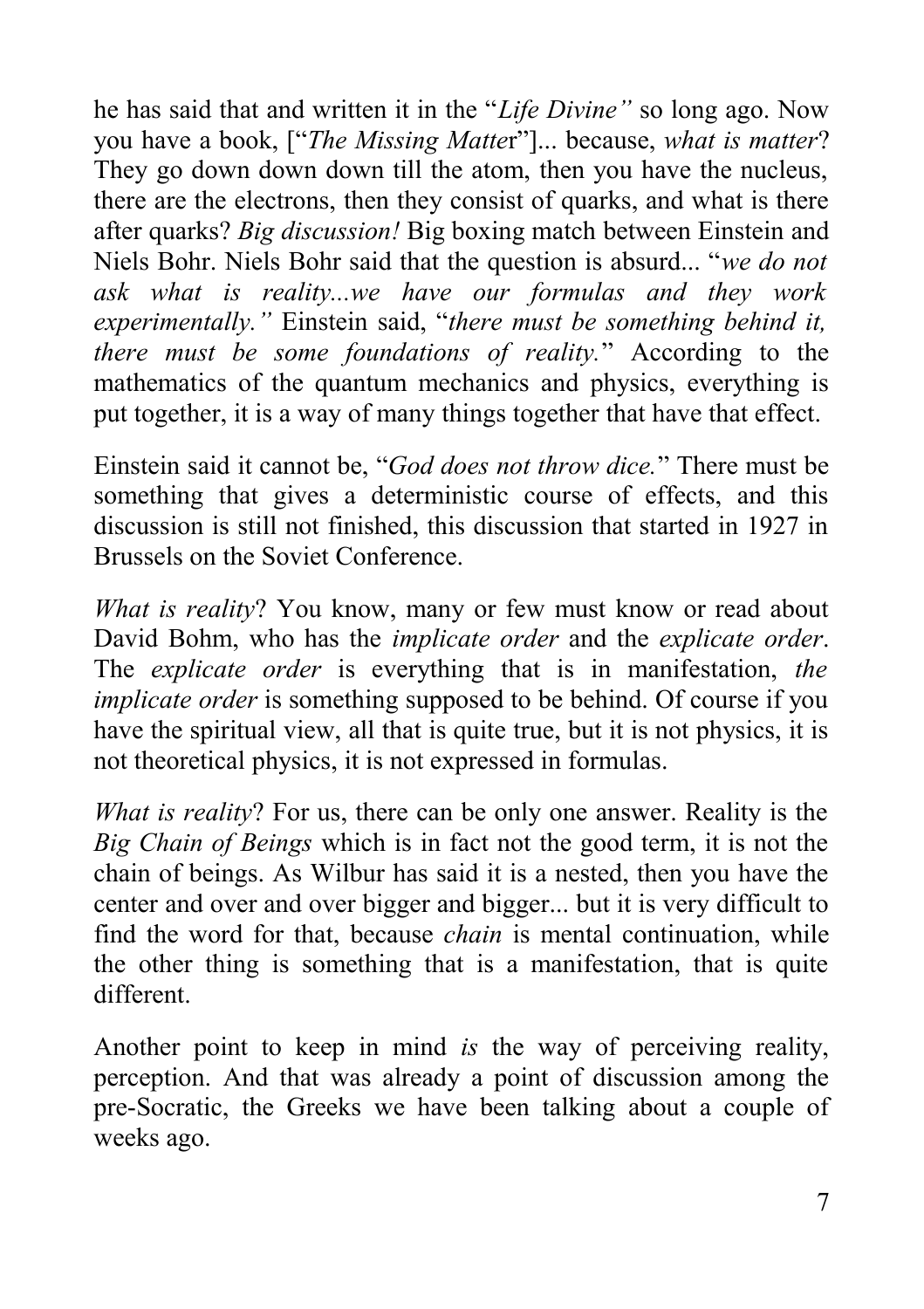*What we perceive, is that reality*? And everybody will agree to say no. For instance, if we see a stick put in the water, then we will see that that stick is bent, — that is the most common example that is given in all the literature. But it goes much further, because the more I am reading about these things, the more you see that we are evolutionary beings. And we came to 98.2% of our DNA is also there in the chimpanzee. We are evolutionarily beings and we perceive the world. And if you read how Sri Aurobindo and the Mother talk about reality, and if you read how the Mother at the end says there is only *vibrations...*

What is sitting here [*Georges indicates himself*] is a concentration of vibrations, which I have arranged in that way that you can perceive it as *me*, otherwise there wouldn't be communication possible. But this means that [*Georges raps on the table*] the great astonishment of Mira when she was a little child, when she heard that everything is atoms and empty space.[*rap rap rap*] Then she said: "*there is nothing what we see that is real,"* and indeed if you consider it as evolutionary beings, that is exactly the truth.

If you would condense this body, belly included, without the empty space, we would have a quantity of mass smaller than this [*Georges indicates with his fingers a very small quantity*], so it's a matter of perception. And if we hurled our toe against this table — which is very painful — it is still a matter of our being now. And this reminds me of the remark made by the Mother when almost she hit her foot like that, and that was in her the very lasts months, and somebody said "Ya Mother, but if you had hit that," she said, "it would not have happened." Everything is there for us to live like evolutionary beings, with that kind of matter perception, and matter perception is not only perception though the eyes, it is perception through the whole of the body with all its means of living in the world.

And the more I read about it, the more it becomes the reality, and it is so important because it is one of *the* big factors in yoga. If we are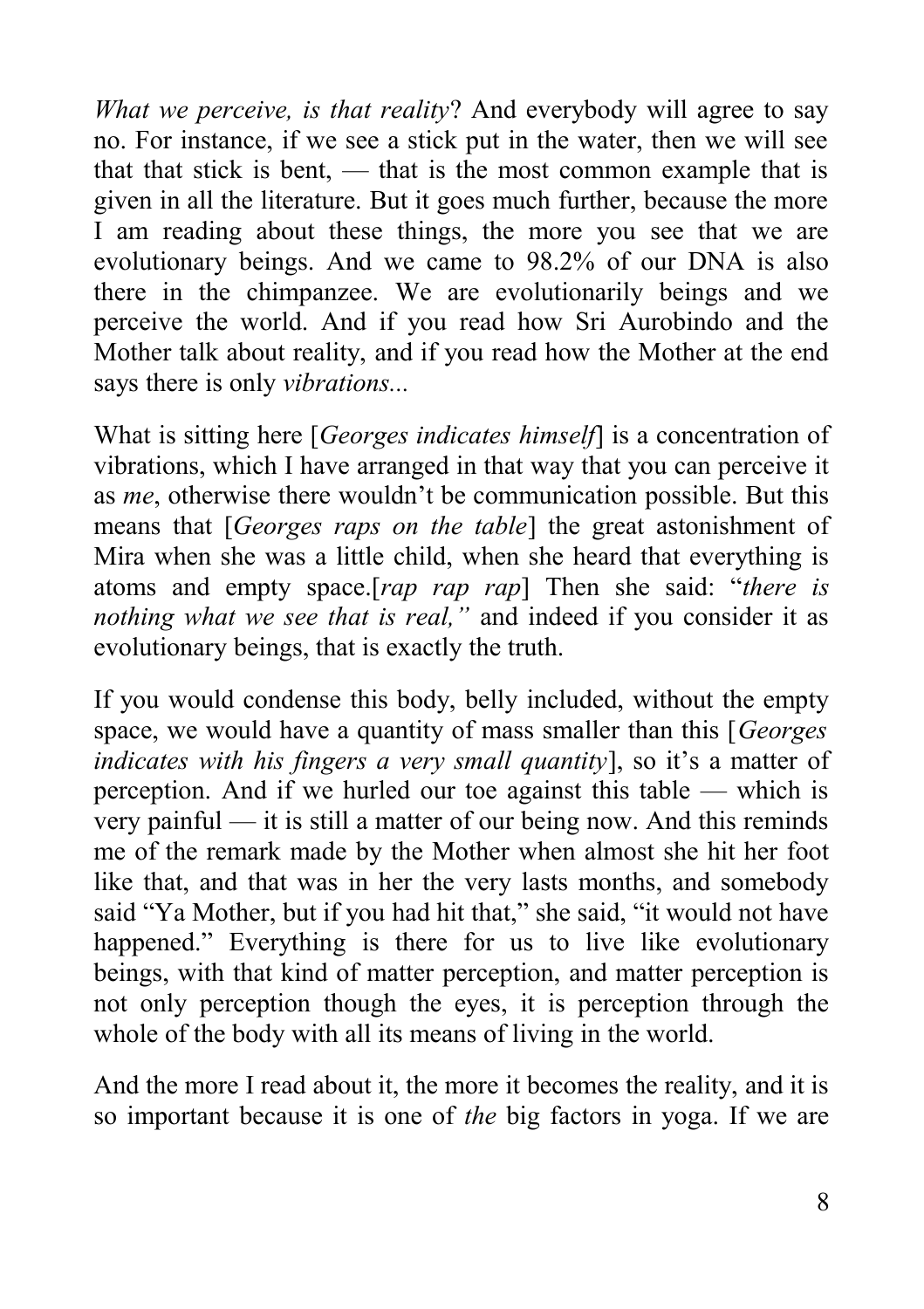living like beings who live in earth, simiesque primates-like world in our perceptions; everything you read, Sri Aurobindo and the Mother about other perceptions in the *other substances*, *matters*... there is the substance in the *Vital* there is the substance in the *Mind*, there is the substance in the *Higher Things*, and there is must also be a substance of the *Supermind*.

If they go there, they perceive and live in another world where these clashes would not happen in this way, this painful way of the evolution. That has come up through the whole animal, plant and animal's kingdom, *where we are now with our other perceptions,* the mental ones, which makes life *so* dualistic and *so* difficult, because we know that there is something else than that, and then... *the higher worlds*... perception is the very important thing, and of course for science there is only material perception, *but* that is exactly where quantum mechanics get stuck, because they cannot perceive behind the smallest, lets say particles, at the moment, and perception has became a problem because they perceive only through machines. And the man is reading the machine.

There is an indicator that says that much... everything has to be measure, it is always a matter of perception. But through to the actual reality which is a reality of identification we cannot go, they cannot go, and it is a big problem.

And you will find it everywhere in the literature. Then there is another point that is *qualitative* and *quantitative*. *Quantity* and *quality.*[*writing on the chalkboard*] If you have read "*Zen and the Art of Motorcycle Maintenance*" this must become very real because this was the huge problem of the protagonist of [*?*]. Everything we have is *quantitative*. Physical science is measurement. It is measurement of weighing, which is a measurement of dimension and mass. But of course, if you go into another level, in the *vital level*, then that way of measuring is not *possible*, and that is why Sri Aurobindo speaks about the future science. He says this science is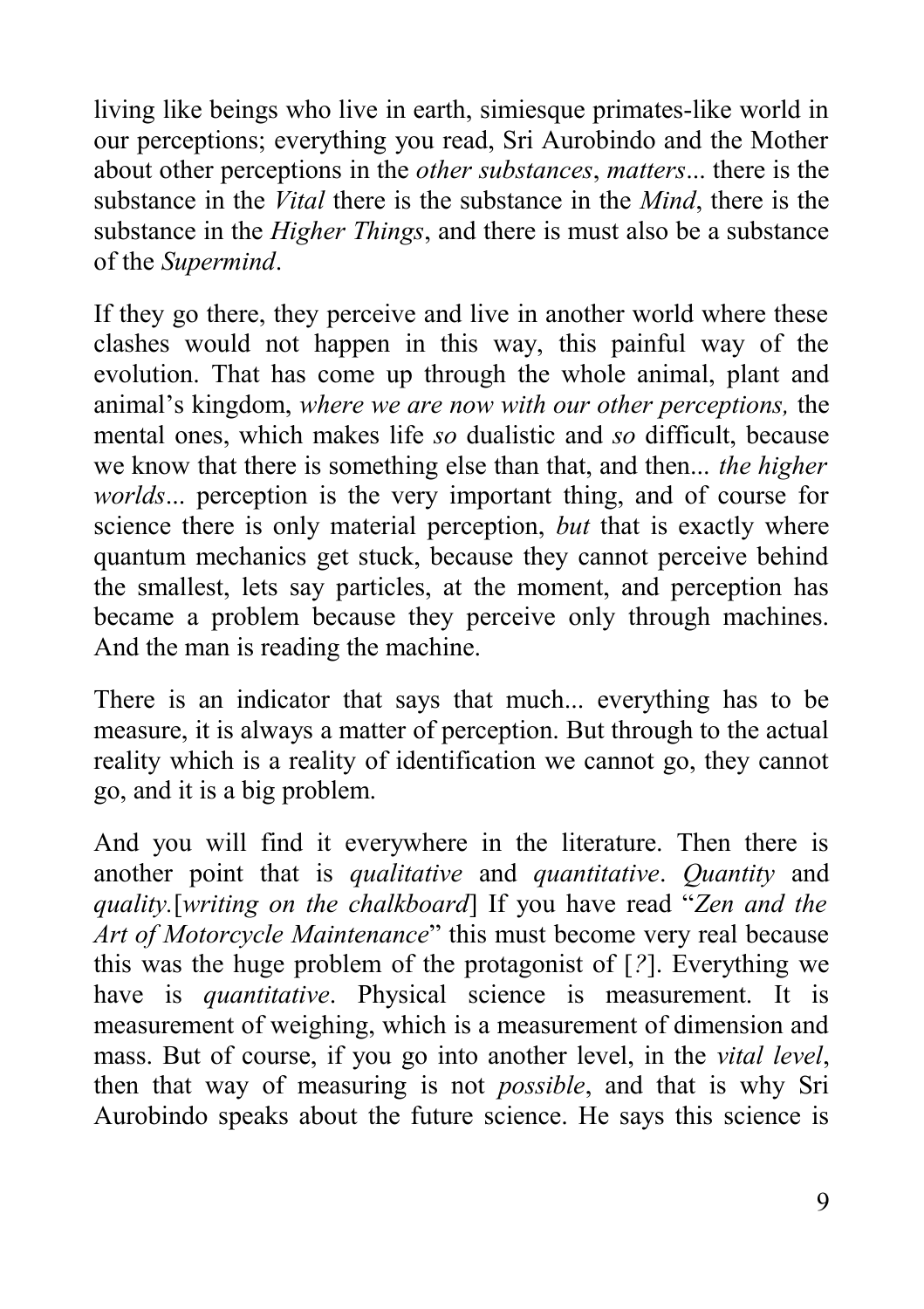stuck in this *materialism*, in America they often say *naturalism*. I do not find that a very good term because nature is much more normally in our associations than matter, so I would say this *materialism*. So they are stuck in that. *Quantitatively —* everything is *quantity*, but *when there is quantity there is no quality*, and this means everything has been *thrown* aside, what we are, because we feel we have perceptions.

When Wittgenstein says, you know, "what one cannot talk about, one should be quiet about." This is absolute *nonsense*, because then you cannot talk about anything! You cannot talk about a beautiful face, you cannot talk about a withered tree, you cannot talk about the sunset, you cannot talk about *anything*, because everything is a way of humanly perceiving. This has thrown away all that, and that is the use, the reason, that this has gone down like that, [*Georges illustrates with gestures*] of course the *fundamentalism*... And the criticism of the Bible, because it is not possible for intelligent beings to have all these stories, these impossible stories and that cruel God... *You will know me alone... kill that whole tribe of this one... destroy the city!* People could not accept that, reasonable people. So gradually this came, but the main reason then was this: only *quantity* and not *quality*. *Quality* is something that you appreciate; *quantity* is something that you measure.

Than there is after all the wide spread opinion that science has triumphed*.* The world in which we are*... is that true*? And I say... *partially*, but surely not completely, because a difference should be made between science and technology. Technology was there before the science. The invention of the wheel, to take a symbol. But the sailing, the way that people were going all over the world with this and with that, and many things were there before. The way how to bake bread, the ovens, ceramics, all this, this was a technology. Science came afterword. The second point is: when one says science, one normally thinks of mathematical theoretical science. And these are formulas. *So,* has that science triumphed? *It is in great crisis* and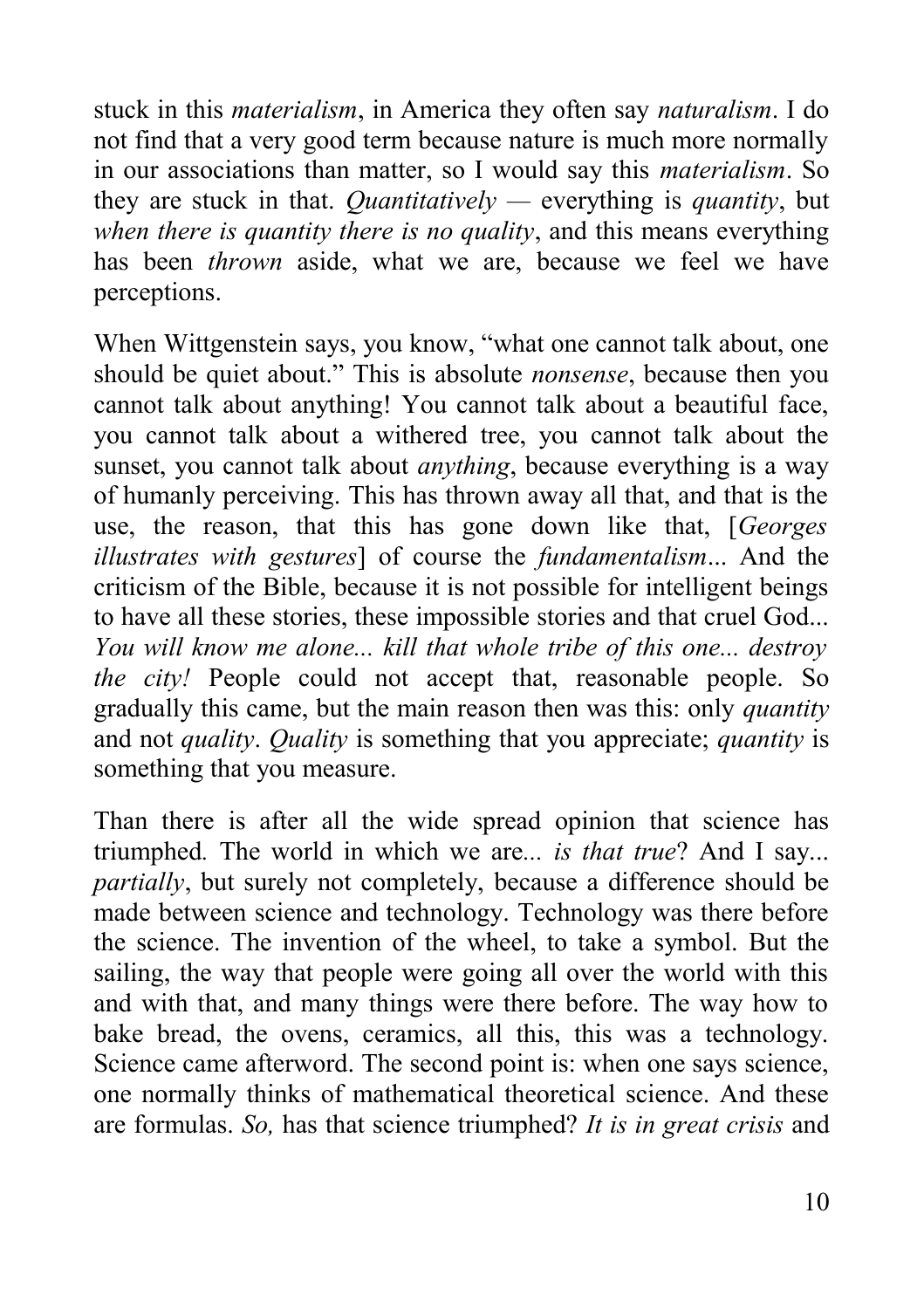it has always be in crisis. You know, at the end of the nineteenth century they were all convinced that science is finished. There are a couple of gaps, but these will be soon be filled up. Science is complete. And of course the next year, Planck had his photoelectric effect, and then there came Einstein and the whole, and than there came the quantum mechanics and the whole science was put on its head.

Now we are again at that moment, of course it is not only in the scientific way of thinking, but in the world we are living in, that everybody feels that something can happen. Anything can happen. The world is opening. We are at the time of the great change, and this time of the great change is only since, let's say the birth of Sri Aurobindo and the Mother. You can also say since fifty-six, whatever; but evolutionarily it is a very short time, but everything now is possible. Humanity is now becoming one and the surprises will be legend. For the young people, they have so much to expect of the unforeseen.

*Has science triumphed*? Technology has triumphed. Science has no fundamental legs to stand on. They don't know the foundation of reality of things in mathematical science, they don't know! All the books that are written, all the research that has been done, is just that question: *what is reality*? *What is the world*? And they have given answer after answer in the course of the history of science, and now again they are there, just as Sri Aurobindo says, here in the dark... nowhere.

*Has that triumphed*? It cannot be that! What has triumphed is the engineer, and the man who built the first locomotive, and so on. They were not scientists, they were blacksmiths. Who built the first airplane? *Cycle repairers*, the brothers Wright. And of course they have to find out, they were studying the thing and all that, these were not the theoretical scientists, they were people who make things. And how has the car come about? By improving improving improving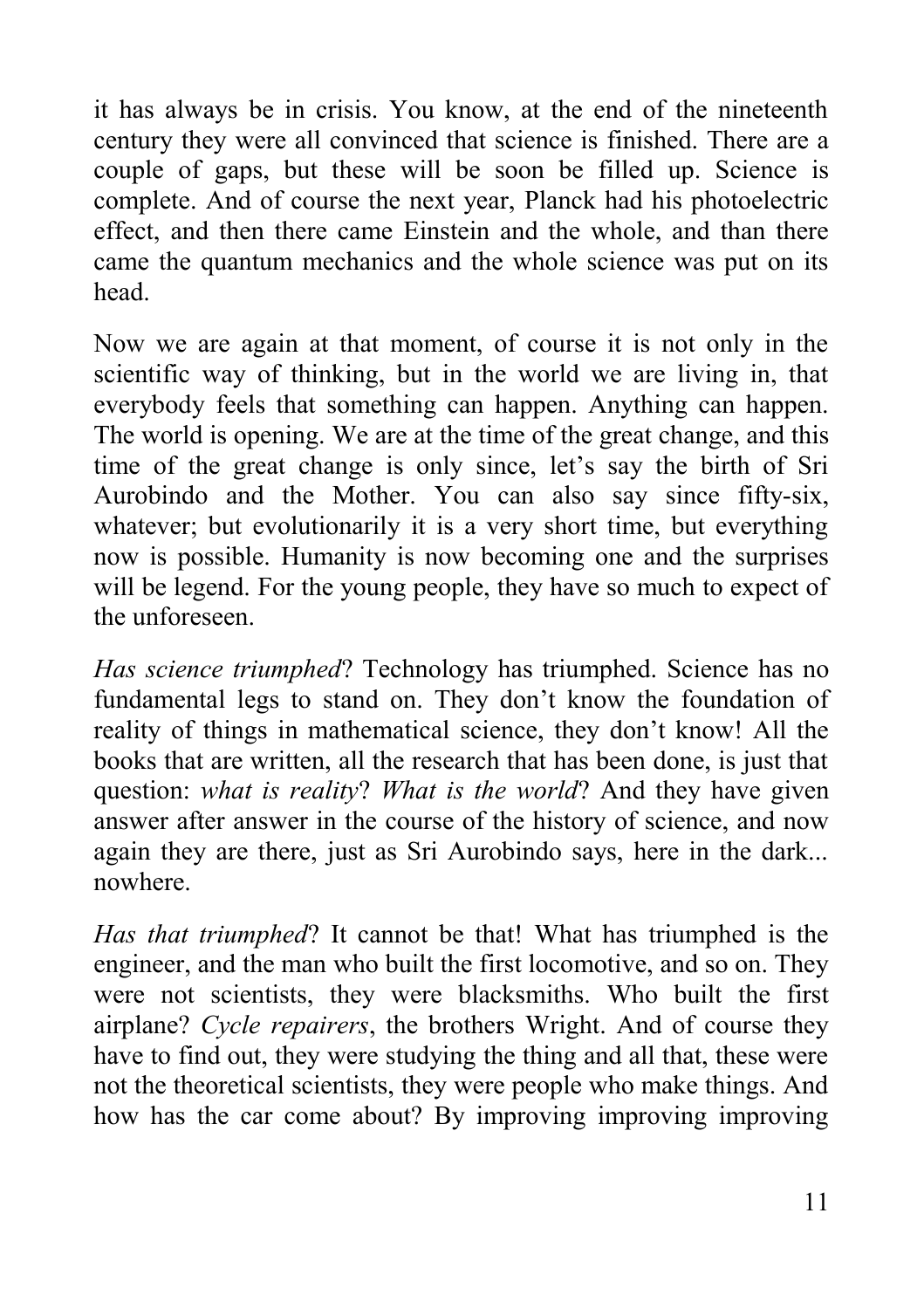and changing changing.... And you see pictures or photos, even of the first trains, you will see that every compartment is still a car, horse car. You know, they have put them together and then they have change change change... When I was young from one compartment to the other you couldn't go, you have to open the door, step out of the train, and then go into the other. How is it? It is unthinkable, but this all came from a gradual evolution by the scientists? *No!*

Because if the scientists know what they are saying, they must be able to predict what they are pretending, and for instance, when the first test was held for uranium to have a chain reaction. This was in Chicago with Fermi in charge — great scientist — and there was this block of uranium with the holes, above it where the rods were suspended, and they would let them sink it in, but they did not know what was going to happen. *Would this chain reaction start?* First question. Second question: *would it stop*? And if it didn't stop, the whole universe would explode!

So what did they do? They put leaden rods, because lead stops the reaction of the uranium, and they tied this mass with the rope. And they were ready when they let it sink in, that somebody was there with an ax waiting for Fermi to say yes or no...

The universe did not explode. You see how important, they have calculated everything; they know they are up to the moment of experiment, but they are never sure. Who has built the world in which we are living? *The engineers*. And for instance, when you have one of the particle accelerators, which are *huge* machines, ten kilometers in diameter the biggest one, for one theoretical scientist you have 2500 *experimental scientists*. Who are the experimental scientists? Fundamentally they are *engineers, the makers*. They have made the world. Of course in many things, and the more they go into miniaturization, the more science and engineering are coupled, but fundamentally is like that: science has not triumphed; it is technology that has triumphed.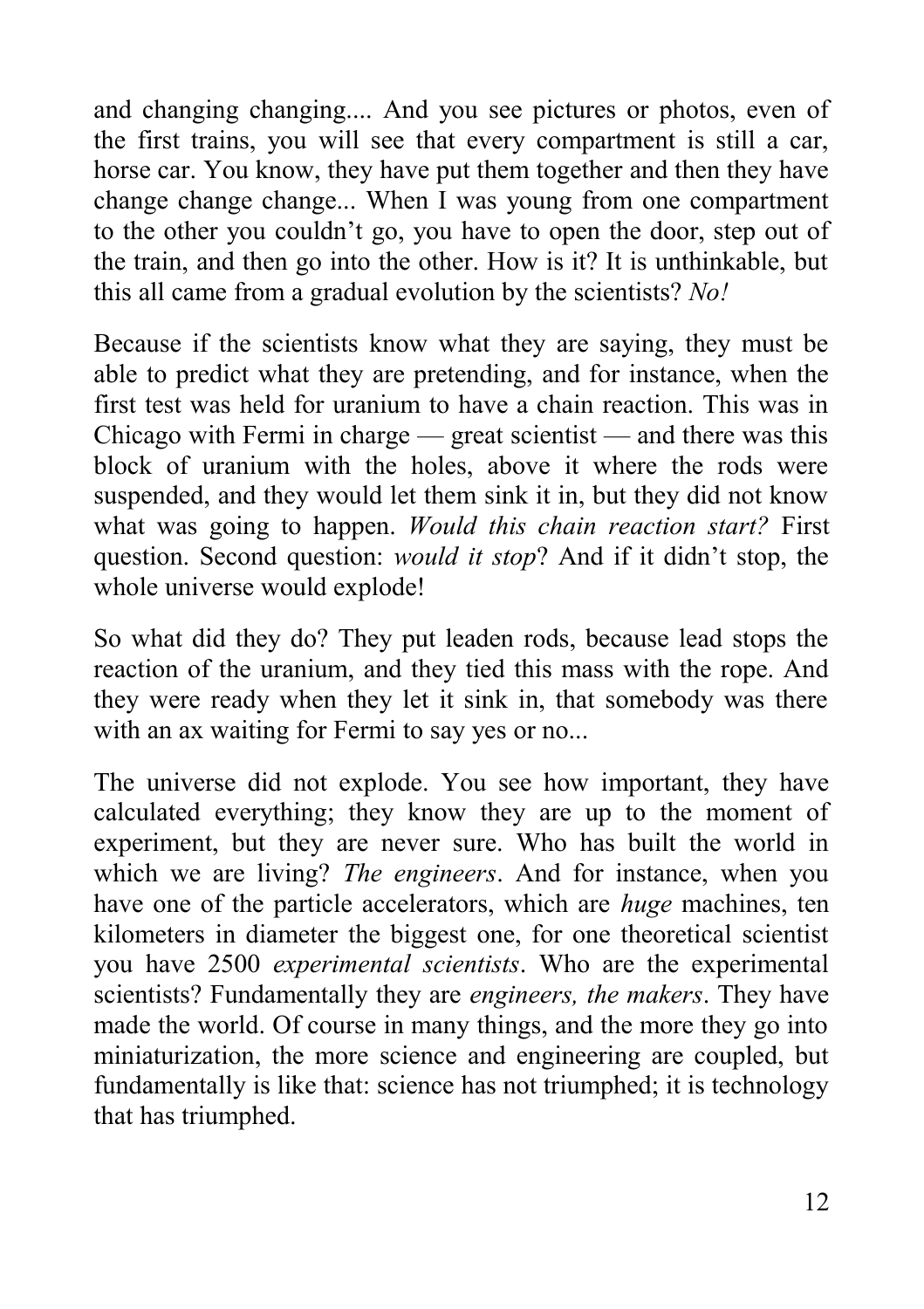And then the last remark is that if you look at these things with interest, and when you live in the Aurobindonian perspective, everything is always interesting, when you see how things happened. The Middle Ages happened, the Renascence happened, the Industrial Revolution happened, and up to now, I have not read one meaningful, coherence explanation of the Industrial Revolution.

They started making these things in England you know, with steam and all that, for their spinning and all these things, and the Industrial Revolution happened. With that, the whole coming up of the fourth estate. It happened, things happened. By that I mean, there is something behind all that, that scientists will never accept, and in fact is the correct reading of history. How it happens? It is something behind that *arranges* things. There is an important aspect of that, that is what will have, [*Georges illustrates on the chalkboard*] let's say this is the body of the happenings and here you have a part, and this is happening now, but many things here must have been filled up by civilizations before us.

The Mother has said Atlantis was an occult civilization. What were the others? And why do I dare to suggest that? Because if it is *true* that we live at the moment of Supermental realization change *now*, it means that the whole of humanity must be ready, all the experiences must have been gone through. And how much history do we know, do we realize of? *Ten-thousand years.* And you read everywhere about these people, you know, who have started tilling the ground, and that is when history commenced... *ten-thousand years*... and Sri Aurobindo gave such a good argument to say that is not possible in ten-thousand years, the mind cannot have became what it is at the moment. It must have grown through a long history of which we are forgetful, and I should say, I'm convinced, but that of course does means anything — I think that in the future many of these things will be found again by accident. Just like Troy was found, just like the Nag Hammâdi writings were found, just like so many discoveries have been made all at once *saff* [*Georges makes a gesture with the*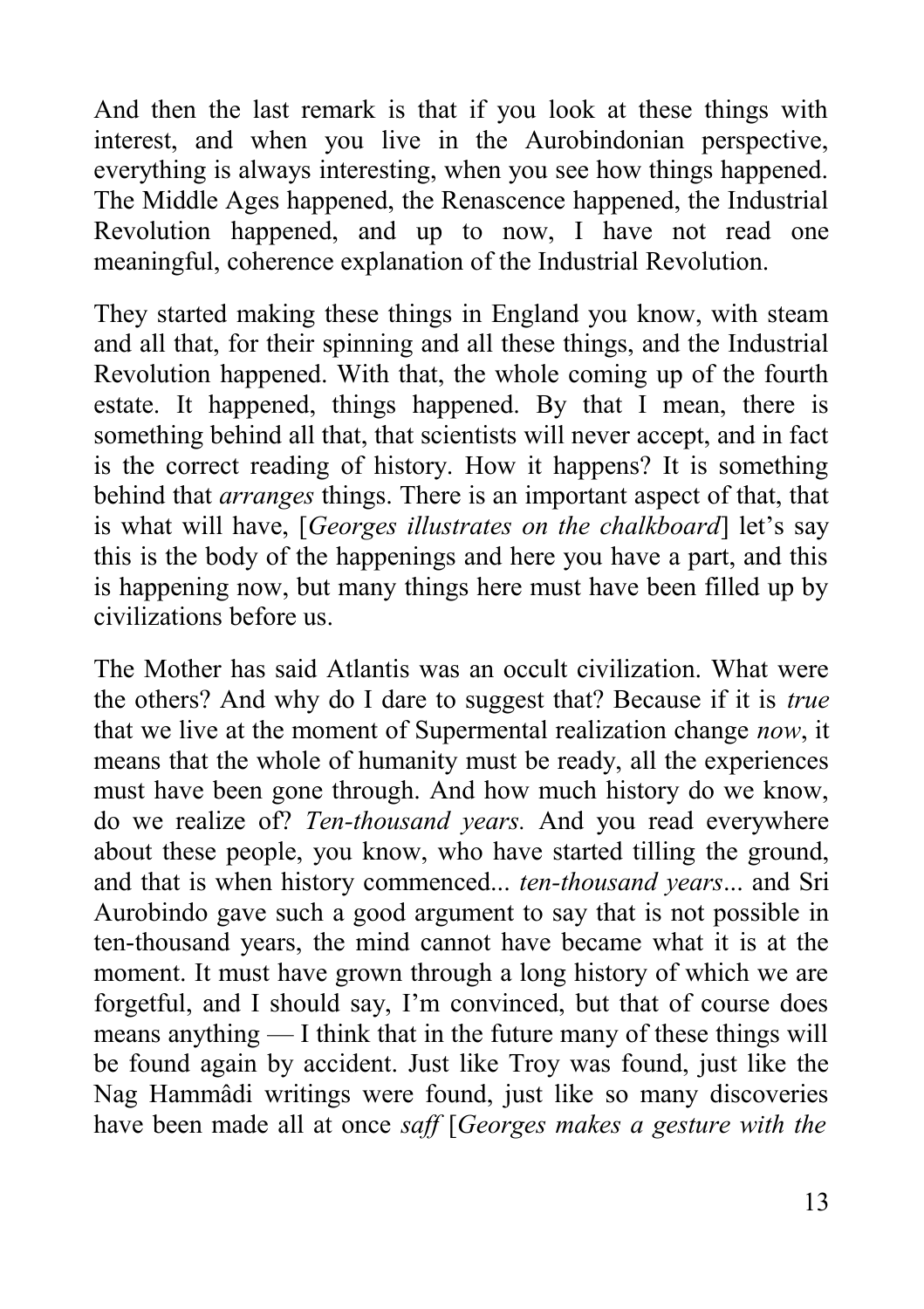*hands*] and the whole history is changed.

Because Sri Aurobindo and — when he writes such things, even if it is in the conditional tense, he knows very well what he is doing of course— he says that all the primitive tribes were not tribes that have came up from the monkeys, there were civilizations that have been falling back. And that is why many of tribes remember things, and they have these myths which in one way or in another are interconnected. And you have the Dogons with their Sirius, and their Sirius A and B, they have some remembrances from that time. Just suppose that in the civilization we are at the moment, that something would happen in the magnetic field of the earth — which seems to have happened many times before — and all at once electricity is no longer possible. First of all if you want to go back, many over here to their place of origin, you would have to go on foot or swim. But what would happen? It would be that falling back, which must have happened says Sri Aurobindo many times in history. So this is the scientific background. As I said in the beginning, there are many kinds of sciences, everything when one says science is theoretical with big mathematics and the formulas, this is one kind of science. They have the applied science which is also formulas, you have the sciences of history, the science that can only be. Why are they so different? Because for instance, in Paleontology, you cannot have *experiments*. Science without experiments is not good science.

#### What is good science? *That what follows the scientific method.*

*Number one*: you have a whole bunch of givens, facts. But of course Einstein has said, "*facts do not exist, theories exist.*" Because you will always read the facts and interpret them in the what? The way your theory tells you. That you have givens, theories of other people and that, and from that you make a theory. They call that nowadays the *hypothetical-deductive method.* Now this is not a very nice word, but that is what I have used. And you make your theory and then you have to have certain predictions which show that your theory is true.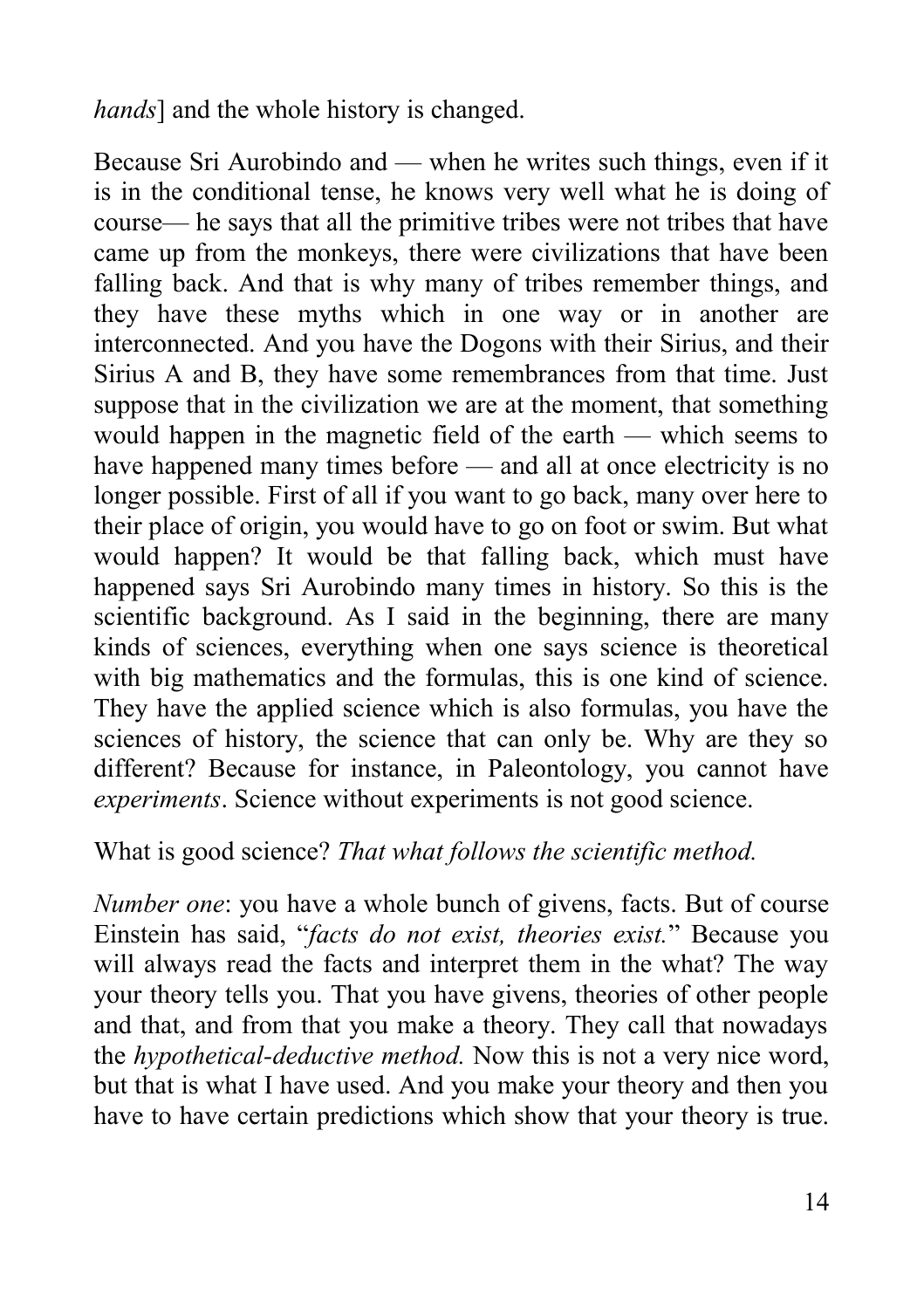That in outline is the scientific method. With dinosaurs you can not do that. You cannot make a new dinosaur world and see how it will go. You just can say what happened there and try to put things together. With the first humans, our origins, you can not do that; you cannot experiment with the human beings. So that is…. All these studies are called sciences although very few are actually according to the theoretical science. But as I told you, biology always felt to be the stepchild. And it was very ambitious because it has to explain man, the humanity, the human beings. So that is why it went always to try to reason in the way that theoretical physics reasons. And I call this the *physics envy* of biology. And then there was the Darwinism. The great revelation of the nineteenth century and surely a very important moment in the development of mankind... and the thinking of mankind. But Darwinism, *number one.*

There were two Darwins at the same time. Darwin and Wallace were discoverers of the same things as happens very often. You had Newton and Leibniz with their mathematical theories, and many more in history. There was Darwin and Wallace. One always talks about Darwin because Darwin has been *divinized*!

*Number two*: before Darwin there was Lamarck and Lamarck is being *demonized* without any reason because Darwin was a Lamarckist at the end of his life but nobody knows that. What does Lamarck say? Lamarck says: just like anybody who has a child  $-1$ mean, any woman who has a child — will realize, that the characteristics of the beings, the living beings, can be influenced by the experiences of one life. And the Mother was the first *Lamarckist*, I mean our Mother. She said about these cats, you know, "*See what a nice tail it has! She must have concentrated very much, or she must have been searching for the fellow who has a tail like that*! *"*So, and in many things with the children, you will find always concentrate now and do something, change, and what you do will be of important for the future; this is Lamarckisms. What the Darwinism says is absolutely nonsense, because this bring in the power of mind and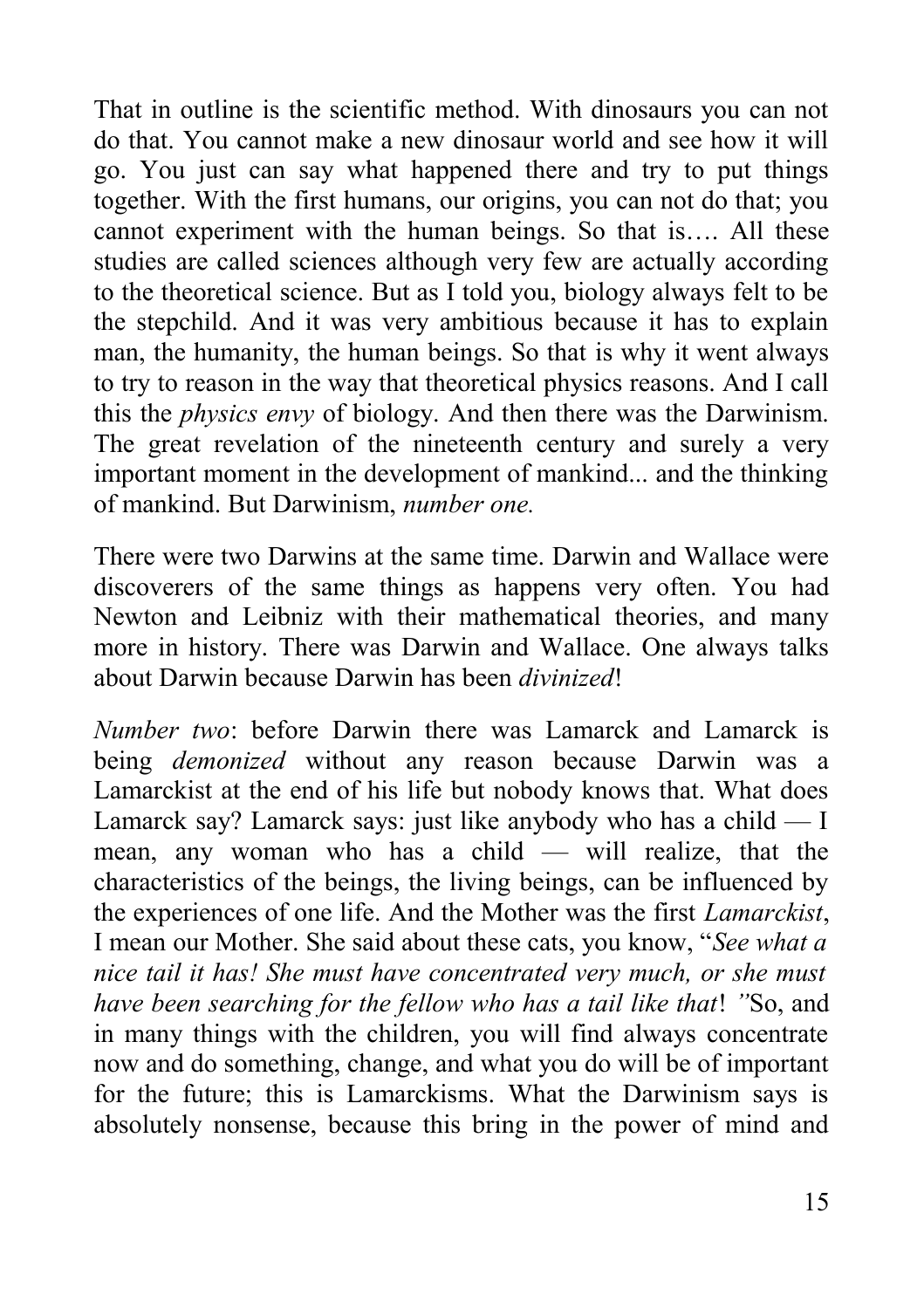life. That does not exist. So Darwinism says: all changes take place by *small* mutations of the cells. Now, most of the mutations are *bad*, only a *few* are good, and then my question is: these mutations will gradually shape something new... but how can *one mutation have a role in a living environment*? So these mutations take shape and then through natural selections, through the environment, whether an animal finds enough food to continue living and to continue reproducing, *so will the life develop*. So you have three things in Darwinism.

The first is hereditary transmission from one to another.

The second is: these mutations, these changes very small, changes gradually step after step.

And the third is: the sculpture that nature gives to the species.

This has always been contested. Now that Darwin is a semi god at least for the neo-Darwinist, this has always been contested. And one of the good reasons was for instance, that Darwin didn't know, he could not have had the idea of how of these mutations took place, because he didn't know what a cell was. Mutations are changes and changes within the cell, within the nucleus of the cell, *but he didn't know what a cell was*. At that time they thought that it was a blob of plasma, like that. Mendel had not yet done his work. Secondly, it was not yet recognized, Mendel's work, because this has happened only 20 30 years [later] and then by coincidence, by de Vries and others, after he had died. And the third point is that of course they had no idea of the way that the chromosomes break up the DNA into the double helix, which is an explanation [of] how cells multiply. Meiosis — mitosis. Darwin had no idea, and it will take almost onehundred years before the *explanation was there*. *What had Darwin then done*? Well, he had taken, he had seen all these changes, you know, that he saw in these islands — of the one island, one kind of finch has another beak because there was other food. So at that time [*there*] was the theory of *Malthus* that say[*s*] everything will grow to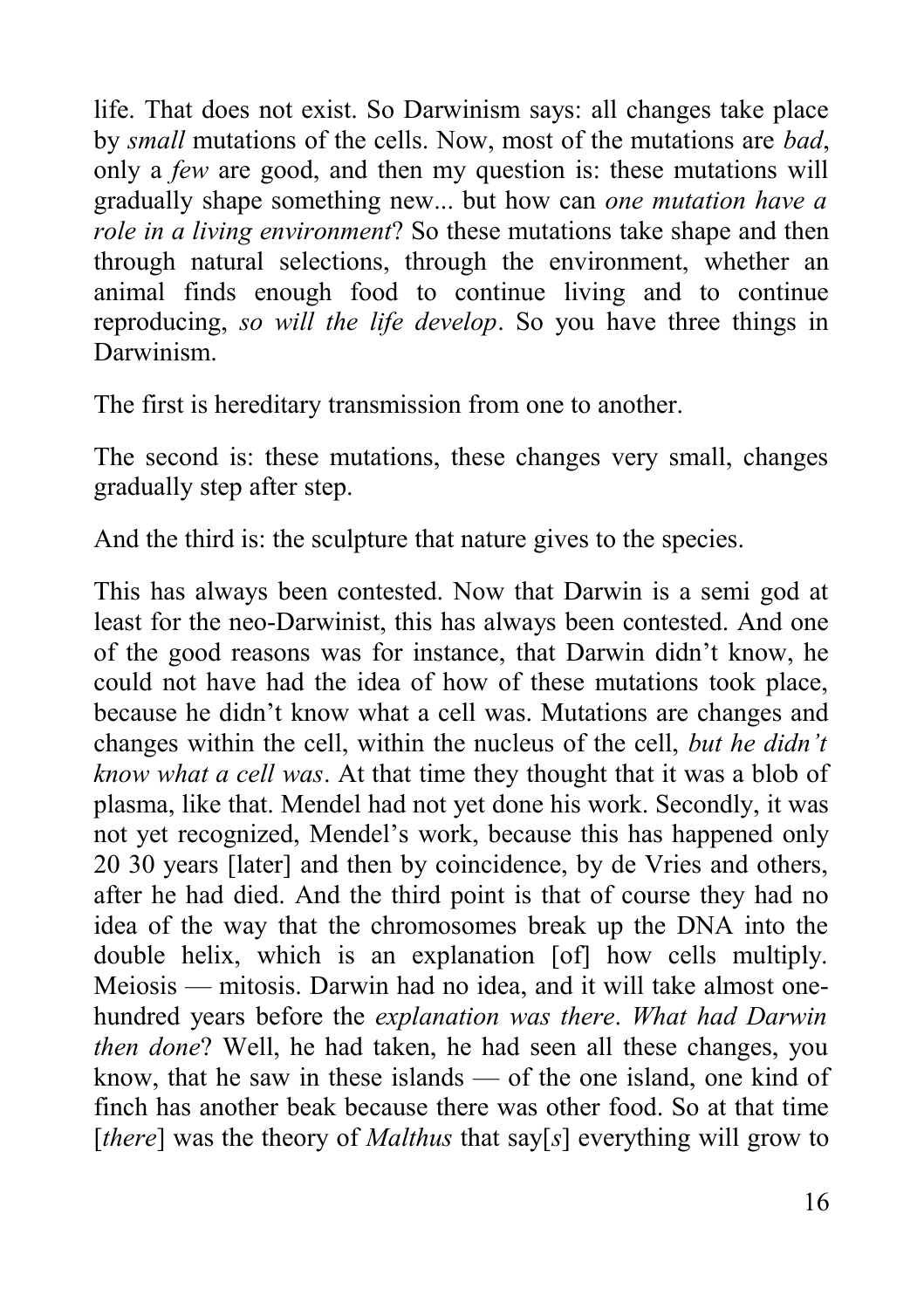the limit of the provision of the food. If there is no food, then people will start fighting each other, killing each other and the population will drop. He had applied the population theory of Malthus to that, so he had no idea about the science.

It was an application of that together with the economic theory of Adam Smith. Why is that so important? Because when in 53, 1953 Watson and Crick had discovery the functioning of the double helix, a new movement started that put it all together — Mendel, these [*pointing to chalkboard*] Watson and Crick — and I call it the *new synthesis*. The new Darwinism, neo-Darwinism, *materialist absolute. Darwin! God!* And this is how the human being has come about: *animal*, the human being is an *animal*, period.

Then the progress which has always been carrying idea[*s*] throughout the history of mankind was just wiped out. First there was the tree of life, and there were these animals, the lower, the higher, the mammals, then you came to the monkey-like beings, and primates, and on top was the human being. Sorry, on top were the Germans and the Anglo-Saxons. The Anglo-Saxons are as much as the German; at least as much. *They were the top of the tree.* It was a tree, you know. Making the intention of coming there, whose job it was to dominate the earth, very clear. And now, they say here everything is matter, everything is *chance*, chance and mutation, it is always just like the half life of the radioactive element and mutation is always by *chance. So tree['s] intention... push, evolutionary push.* Evolution is like a bush. And it has gone in that direction, and it has gone in that direction [*pointing one way then another*]. *We are animals; we are robots. Not more than that.* And where Descartes still placed the mind as an epiphenomenon outside the matter of the body, now everything is the body, everything is done by the *brain*. So, in fact, what is happening at this moment, me perorating here, and you listening, is just an affect of all these brains stuff that by a kind of coincidence has come and is coming together.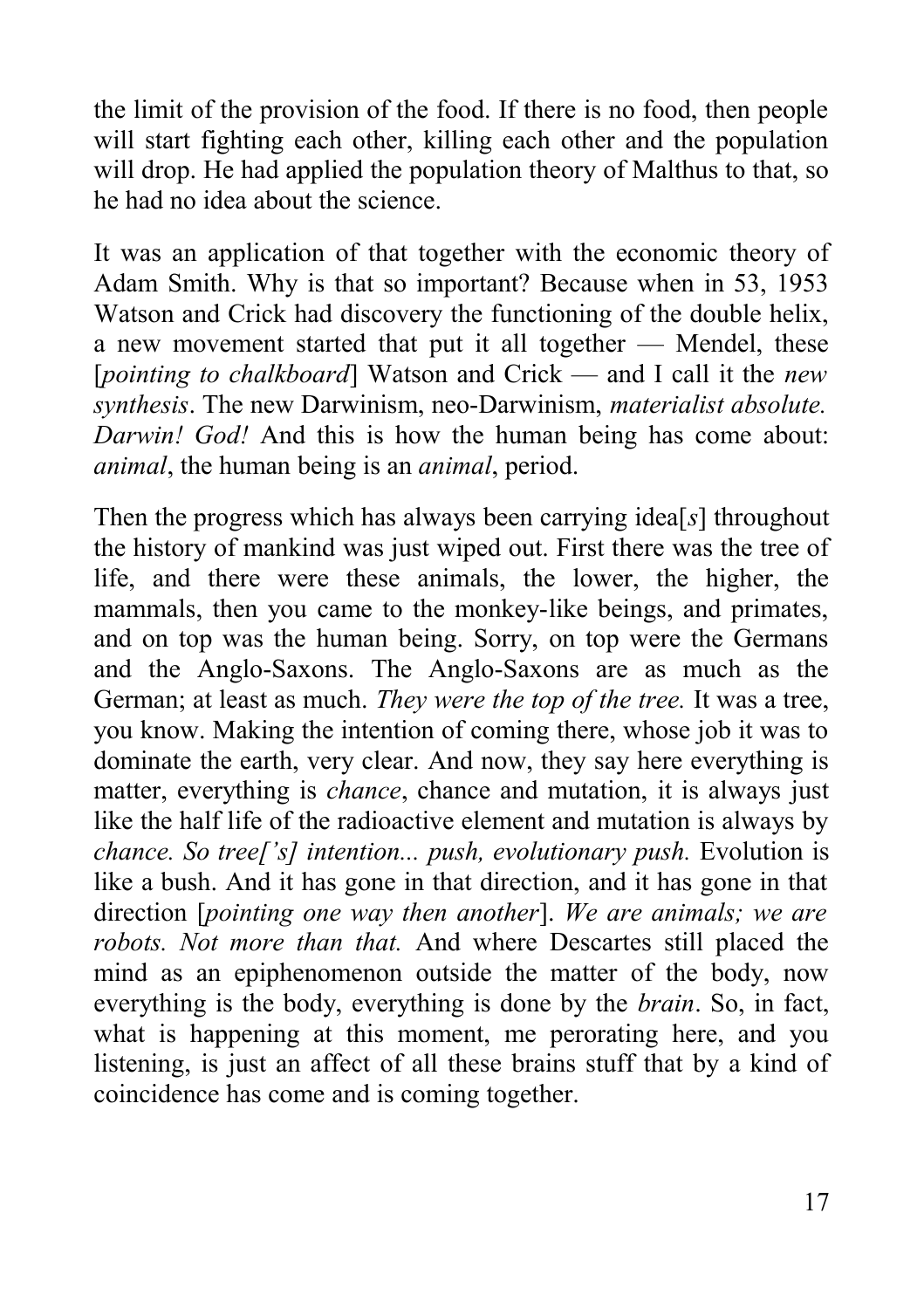It is very strange how science has a very black side. I for myself call it black science, you know, they like so much to say that we are nothing.

*Number one: the earth is going to perish.* I have a book with 50 causes with the earth may very soon perish.

*Number two: the Sun is going to die.*

*Number three: the cosmos is going to die because you don't have only the Big Bang*, there is always also the *Big Crunch*.

*Number four: men are animals.*

*Number five*: there is the *second thermodynamic law* which say[*s*] that everything is always degrading in a closed system. Because life is an organization. My body is an organization. Everybody's body is an organization. Which is completely against the second thermodynamic law which just say[*s*] that everything is separating into elements, and at the end there is only chaos and so on and so on. Black science. But they are never pointing out that the end of the cosmos will be in *billions* of years, that the death of the Sun, the explosion maybe of the Sun, may be in *billions* of years.

If it has taken so long to make us, what may have happened by the time that that happens?

Of course we know, by that time we will always play third dimensional chess and football, and we will live in the Supermind. No quarrels anymore, no illnesses, no heart attacks. Everything will be the Big Joy. Surely, they give the time for it, considering the time that has been pass[*ed*] to come up to us. So... the people of this neo-Darwinism, the people of the neo-Darwinism are very famous at the moment. That is the reason that I give this talk for my fellow Aurobindonians.

They are: Richard Dawkins, he was Carl Sagan who died 12 years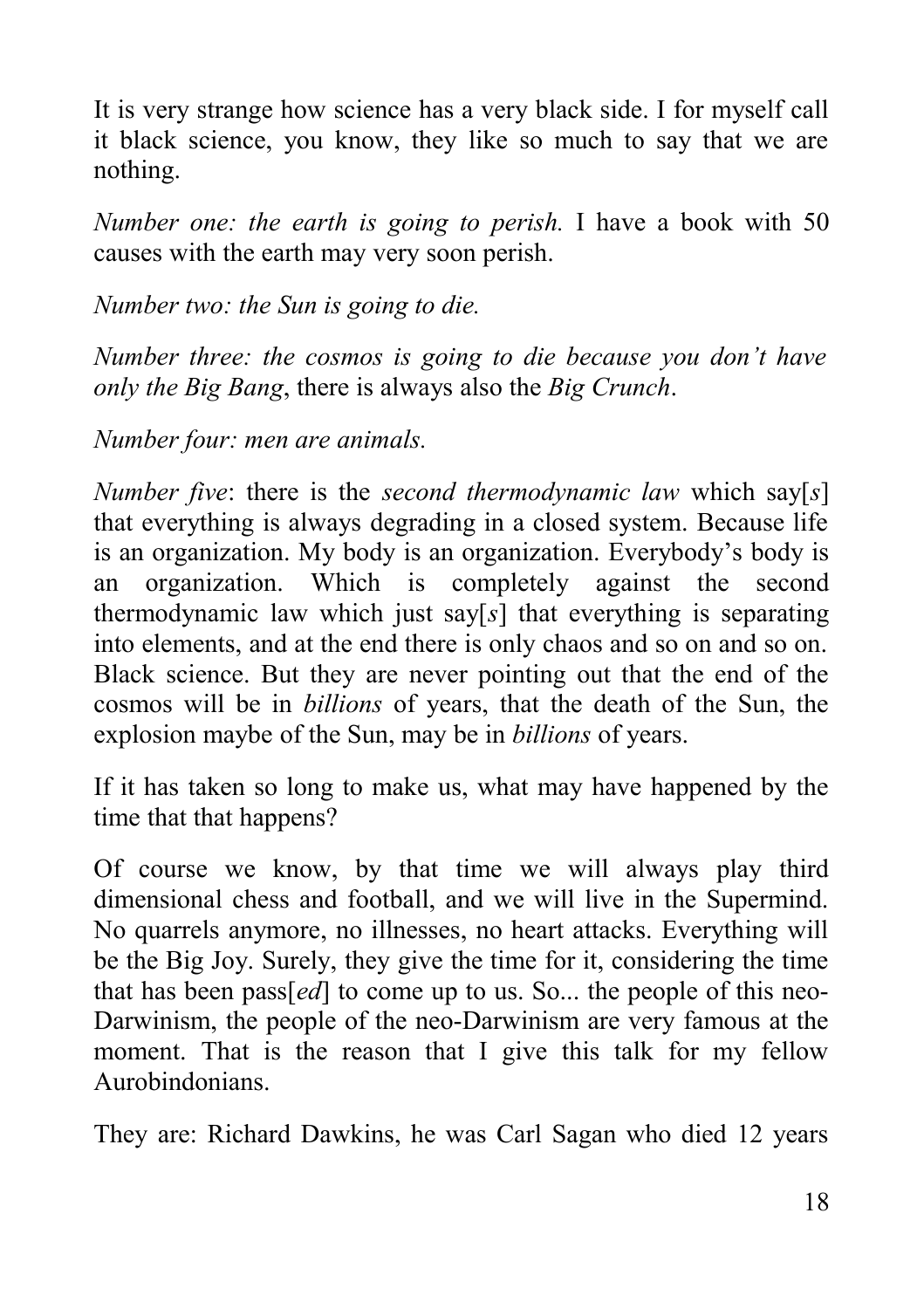ago, he is Daniel Dennett, he is Hawking. These are the great people who are read all over the world, *absolutely materialists*, *absolutely Darwinists*, *absolutely anti-human* in their writings. But the strange thing is, like with all the pop singers and the others, they start as drug users and alcoholics and all the rest, and when they have got much money and they still have their reason, than they become humanitarians, and they do something for the children in Africa and this and that, you know. If they are still, because now, they have much money, and they grow in glory. So these people here are growing in glory. They are, of course, all fighting each other, as always in science. There is never so much quarreling as in science, because that is true!... and the other say that is true! because that is true!... and that is true! … and that is true! So these are the great people at the moment, and the Big Chief of the whole bunch is Dawkins — do not mix him up with Stephen Hawking the physicist — but this is Richard Dawkins who is now professor, who was a zoologist, biologist and who is an *excellent writer*. And he has written a whole series of books, you know. So he says, "*you cannot be both sane and well educated and disbelieve in evolution. The evidence is so strong, that any sane and educate person has got to believe in evolution.*" Then he says, "*It is absolutely safe to say, that if you meet somebody who claims not to believe in evolution, that person is ignorant, stupid, or insane, or wicked... but I'd rather not consider that."*

Now, the discussion is not about evolution, the discussion is about Darwinian evolution. Sri Aurobindo was an evolutionary thinker according to that, but there is something that carries the *material* evolution. Then in his famous book "*The Selfish Gene*" written in seventy-six, already... that long passed time, time passes so fast! Dawkins says, "*We are survival machines – robot vehicles blindly programmed to preserve the selfish molecules known as genes*. [*This is a truth which still fills me with astonishment. –* Quote completed by editor]." *Genes have become the god.* He has put it on the other level. The genes are directing what we are doing because of their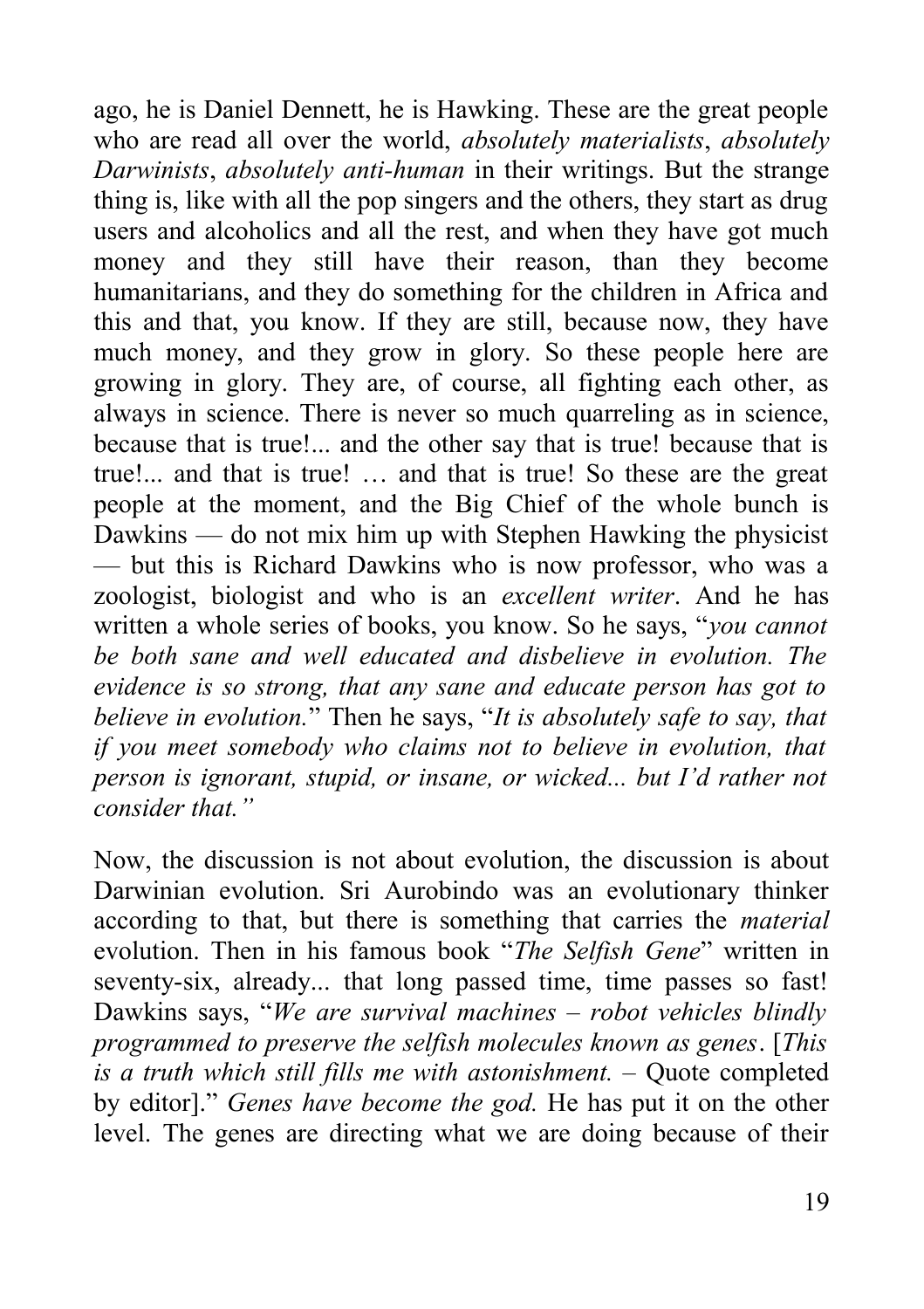multiplication. Selfish, they are very egoistic, the selfish gene. And the only action *in us* is to drive us to make many more genes. Of course through... copulation, anything you can imagine and all that. The selfish gene. He has made the gene into an explanation, has made the gene in to god, and you have no idea if you read in the literature, what effect this has had had, and still has on so many people.

We admit that we are like apes but we seldom realize that we *are* apes. Congratulations!

And then of course you have the books of Desmond Morris "*The Naked Ape*" and all that, and they have better foundations to say that than the people who say we are incarnated souls — don't forget! — They have much better foundations — much better easily — because *look at us! Look at how we behave!* If you say you have a soul inside, to prove that or to show that, is already something very different. *They have all the reasons.* Desmond Morris just sees the behavior comparing with the behavior of primates and apes and monkeys. And he is very often right. So you see, the problem for people who are not thinking like we are thinking. God for Dawkins: "*Of course, I am not attacking any particular version of god or gods. I am attacking god, all gods... anything and everything supernatural wherever and whenever they have been or will be invented*." ]

And he has very good reasons. Because don't forget they are reasoning within the Christian context. And he says for instance, "*The God of the Old Testament is arguably the most unpleasant character in all fiction: jealous and proud of it; a petty, unjust, unforgiving control-freak; a vindictive, bloodthirsty ethnic cleanser; a misogynistic, homophobic, racist, infanticidal, genocidal, filicidal, pestilential, megalomaniacal, sadomasochistic, capriciously malevolent bully*." It is all there, you know, you can illustrate this with passages from the Bible. So you see, the strange thing to say is that Dawkins now is, in fact, a British humanist. And he is a nice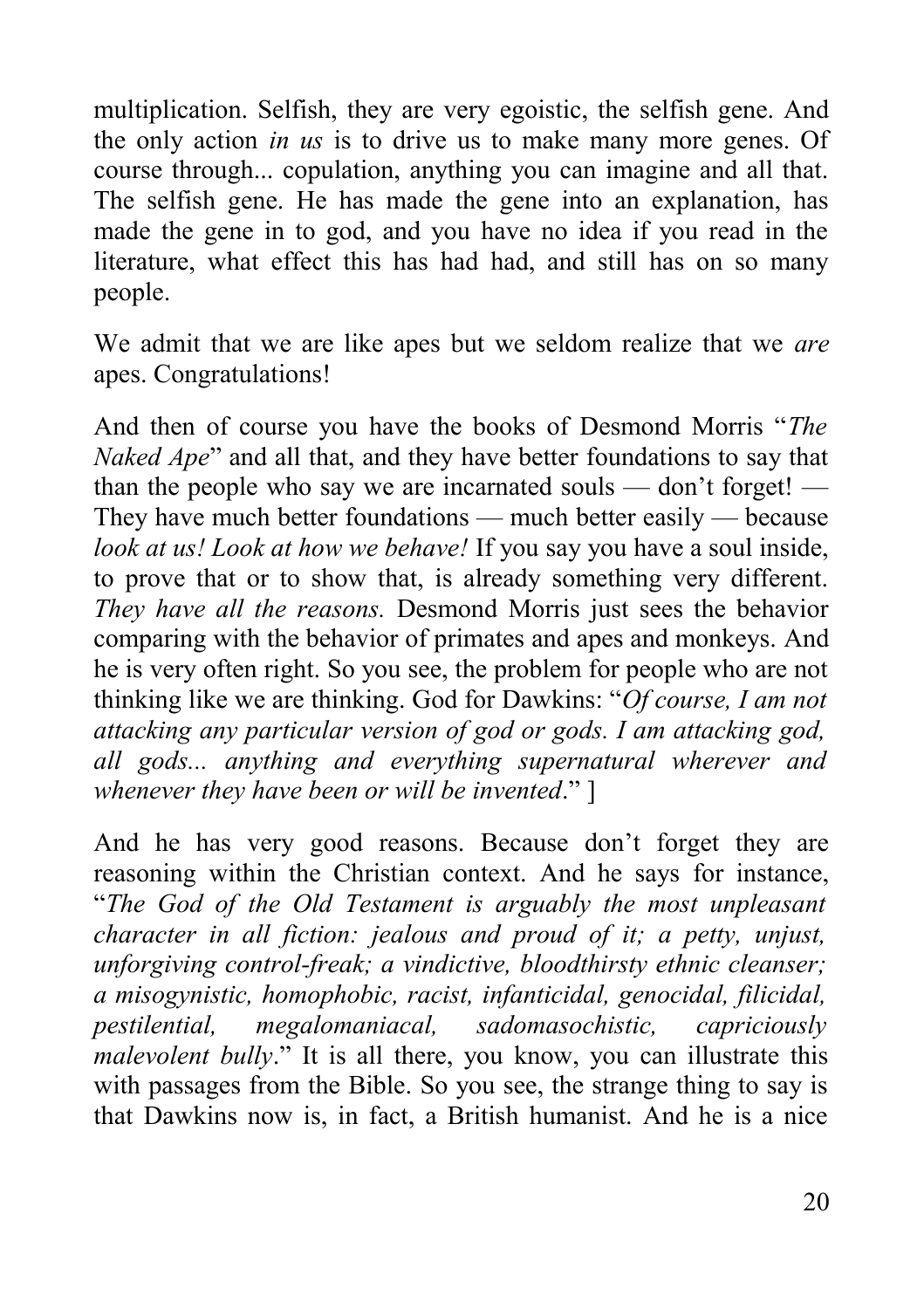fellow, he is the nicest fellow you can meet, and he means well for humanity, all that is there in his literature, you know. But the reasoning behind is only possible — this is the important point within the European Judeo-Christian context. It is always the game: the God in his nice dresses above the clouds or above the roof who has created this, you know, and then on the first — second — third — fifth day, when there was no time, there were days and so on.

So we have come to the end [*of*] this small survey of science behind evolution. Then you have the neo-Darwinism which is extremely atheistic and extremely aggressive. They fight for their ideas because Christianity *is so bad*. It's a *virus*. A virus that has spread to humanity. And for religion people do the most incredible things. Of course he is justified, you see what happens every day on TV, what is happening in the name of religion. You see in Christianity in the past what has happened in the name of religion. This in not without reason, these are not unreasonable people. So in the second part I will go on a little about another current which is brings in the unknown God for the West, the known God for the East... *Have a nice tea please*!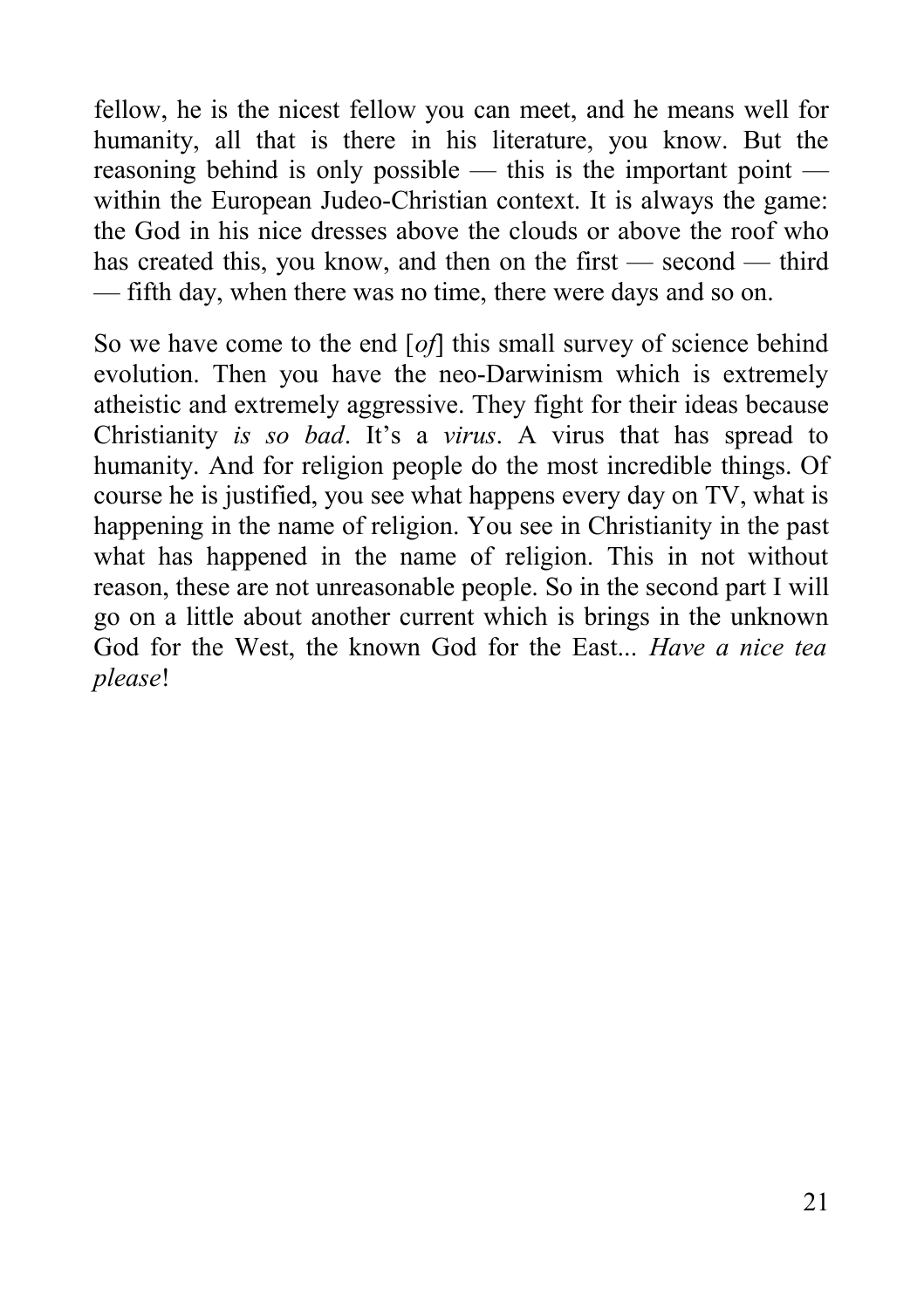## **PART TWO**

## <span id="page-25-0"></span>**EVOLUTION AND INTELLIGENT DESIGN**

So my dear friends, — the second part. When the first was a little negative, black science and so on, this will be, I think, nicer. So when you hear this whole theory of evolution, and Darwin has never been without his critics, never. People often think that Darwin took a long time to be accepted; this is not true at all; he was accepted in five years. Because it is so evident. Of course there were all the reservations from the Christian side, which is quite normal, because ultimately he was also saying that the human being is an animal. He didn't say it in his first book, because he found it so horrible, especially for his wife who was a Christian. So he only wrote it later in another book. So, he has always been criticized but the first criticism that remains  $-$  Sri Aurobindo has also formulated... Sri Aurobindo is so *full* of science if you read him with this nose [*he points to his nose*] and search you will find so much. He knew so much he foresaw so much — that he says there are missing links that always remain missing, in "*The Life Divine."* Now, in the latest scientific theories this is exactly the same, the missing links are missing, and [*they*] were before. They have this tree of life [*drawing on the chalkboard*] now they will do this [*drawing on the chalkboard*] because they are not sure *where and when* and *how* it happened. They do like that [*drawing on the chalkboard*] so these links remain missing. [*Point*] number one.

The second point is they do not know how *life came about*. Because, first there was matter, earth, the rock, and then *how* did life came about on this earth? *They do not know*. So for instance, Robert Shapiro, who is a scientist, has written a very good book about the origins of life and he [*gave*] seven theories. And the first one is: the creation myth. God has created life, the plants, the animals, the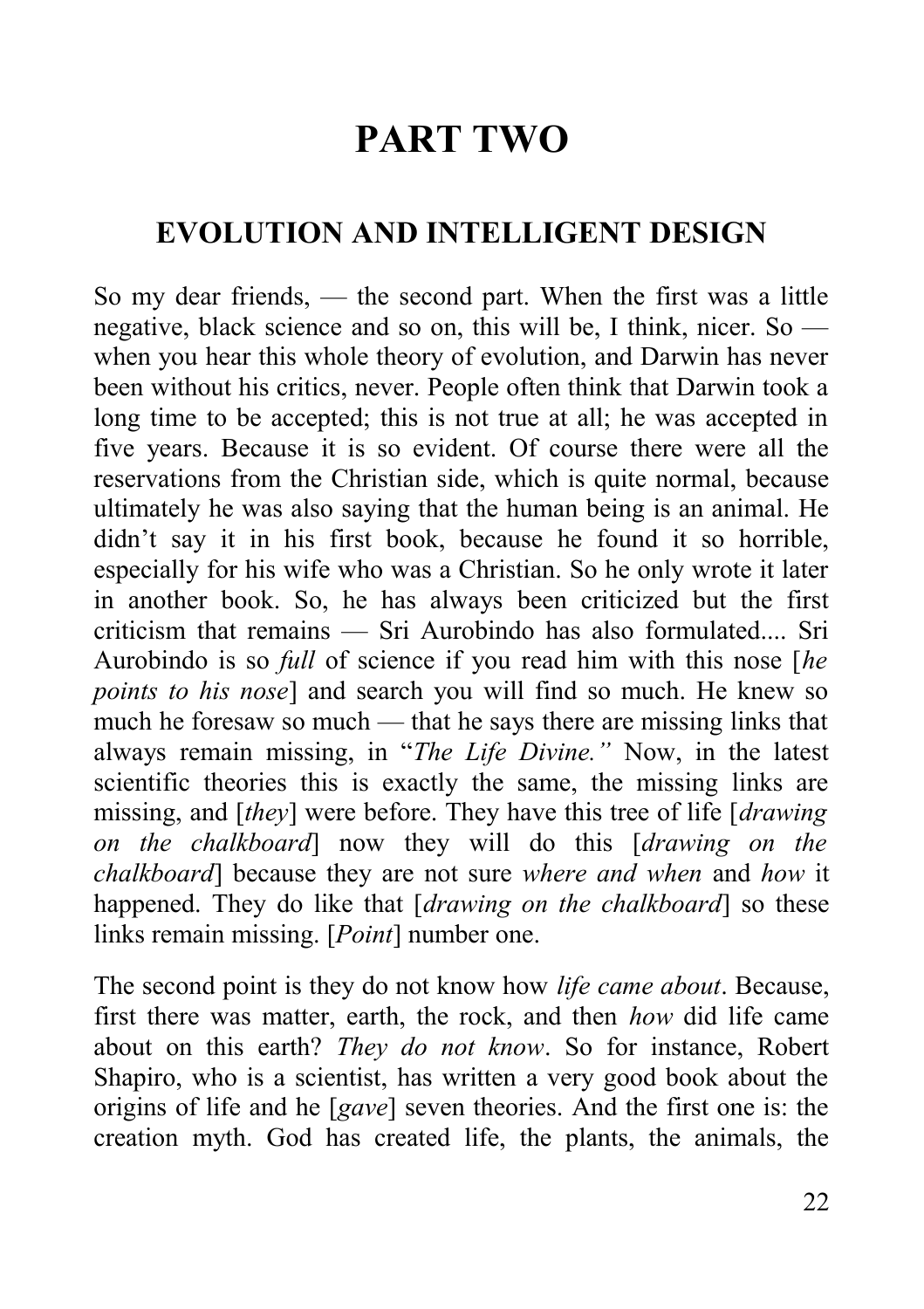human being.

The second one is: spontaneous generation. And one should not forget that spontaneous generation was accepted till *very recently*. Because, quite simply, they could not know how the small animals came out of that [*unintelligible*] and of these bubbles with these spoiled things that have been standing there for a long... they could not... how did it happen? They could not see, they could not *think* that there were smaller things that caused these animals to come about, so they called it spontaneous generation. Life came about by itself. [*unintelligible*]. And it is so interesting again, as an illustration of my technology thesis, that you have two Galileis. The first one Galileos, Galileo Galilei, that was his full name, but if I say Galileo you may think of Christ, but you have two Galileos. The one who was the genius who invented the mechanics — and this I won't go into it otherwise we are here again after 12 o'clock — was really something incredible. But the other one was *technology*. In Holland they had toys. They brought the toys to Italy. Galileo, being somebody who worked with his hands, Newton somebody who worked with his hands. The theoretical physicists today they do not do that. These old ones were at the same time, technologist and theoretical scientists. He made a good telescope and he saw the moon, and he saw the planet of Jupiter, and he saw the phases of Venus. *This was a revelation* it has nothing to do with theoretical science. It was a confirmation of a theory, but it was not something new that he expected.

*Second point*, a little later again in Holland, they invented the microscope. And then in the water they saw all these small animalcules. And then more and more and more what a role technology has played in this science! Spontaneous generation was there when they could not *perceive*, it's quite simple. That is one of the reasons that Darwin could not *know*. And many you people you can amaze and maybe get a pair of beer betting in a cafe when you say Darwin did not know what came about, but he didn't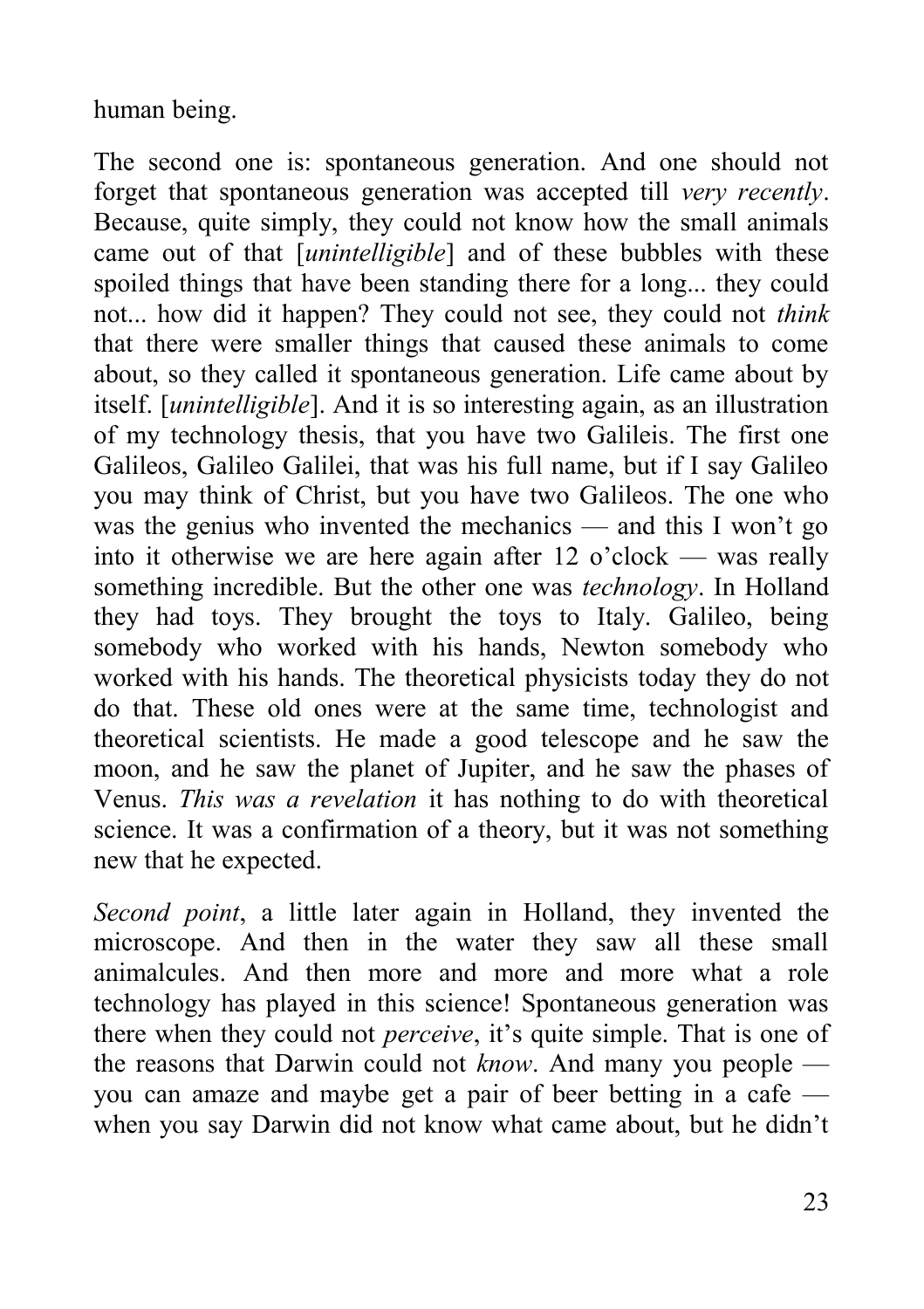know.

So then you have the *third one*: pre-biotic or primordial soup. They say it came from the collate, the soup, which is a mixture of many things. Darwin has already written in his "*Origin of Species"* maybe somewhere there was a small pond and with lightning or with ultraviolet rays and all that, life generated there. So now in the laboratory they put that together and left it. Lightnings! And they have some molecules. The [*Miller–Urey*] experiment in 1953. And this, for a long time when I was starting reading about science — I have been interested in it all my life you know — you always read about [*Miller–Urey*] experiment, which had created the life in the laboratory. Now it is totally discredited. The first thing: *how could they know how was life in the beginning*? It is just a supposition. And the fact is that these molecules were not at all [*conducive*] to life. Not at all!

Another theory was... *minerals*. And these are the minerals of what we would call *dust*. And they may have been there in the sea, and they may been there in somewhere else, and this may have been the origin of life. Another theory.

Another theory is... *life comes from another planet, extraterrestrial*. Sri Aurobindo has already answered. This does not change the problem of the origin of life, whether it originated there or here. And Sri Aurobindo has always said, mankind, humankind will *always be created again* and the evolution will always be created again, because God is eternal. It is an *eternal act*, and what is called earth, to me may mean anything, and he says humankind has been on many planets or life environments, *the last being Mars*.

And this is an early text. This is at the time that Sri Aurobindo was in full discovery. The time of "*The Record of Yoga."* And when he still wrote and said many things, which later he wouldn't say anymore, or just put in a conjectural way. *The last being Mars.* That always is going on, and the Mother said: "*where do you put the beginning, in*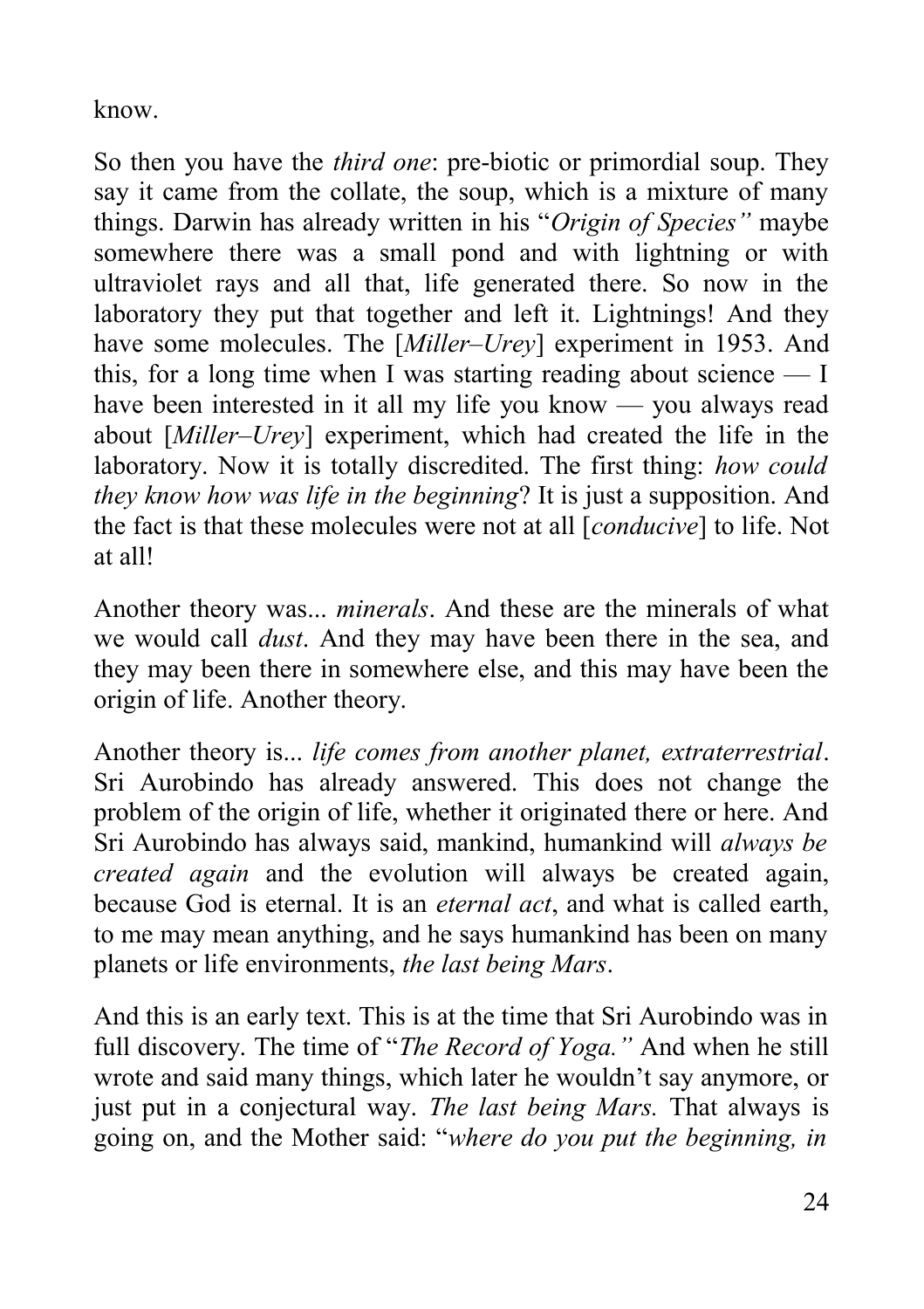*the year zero zero zero zero? Where is that year? There was not time, there is no time in the timeless."* 

So extraterrestrial was another thing, and then you have *panspermia*. What is panspermia? "Sperm" is the thing that cause the life to be, "pan" is everywhere. So it was like a seed in the cosmos, and on earth it has flowered. We don't know about the others yet.

And then the last one was *creationism*. Now, that is one thing I want to say. I am never talking here about creationism, because this is a totally different subject. You believe, you do not believe in that very good — and I do not mean that [*in a denigrating way*], but is something apart. You believe that the Bible literally is God's Word? God's Word, creationism says that it is literally His Word, but if you believe that, good for you, here I talk about something else.

So you have all these theories, and you know Shapiro who is very intelligent good writing scientist, says, "*I have come back to spontaneous generation." –* Which means we cannot explain it.

There was a time that Sri Aurobindo, before and while he wrote the "*Arya,"* told that the world was changing very fast. And he told that there was a kind of infusion of the spiritual psychic and all that in science and in everything. And through his words — every time when I read it I write now in the margin, I surely have minimum 200 annotations about that time — as he told, *boom* is happening. Not expecting the two world wars, the one world war that would follow, before something really happened, because that was the time of Nietzsche, it was the time of Bergson, it was the time of spiritism, it was that time of hypnotism, it was the time of all these new engines, it was the time of the Planck discovery of radiation and all that. He said it and told it was happening at that time. And now after the wars have taken place and in *full flower of atheism*, read Dawkins and Dennett at the head of their powers and their fame and Sagan... something is really happening.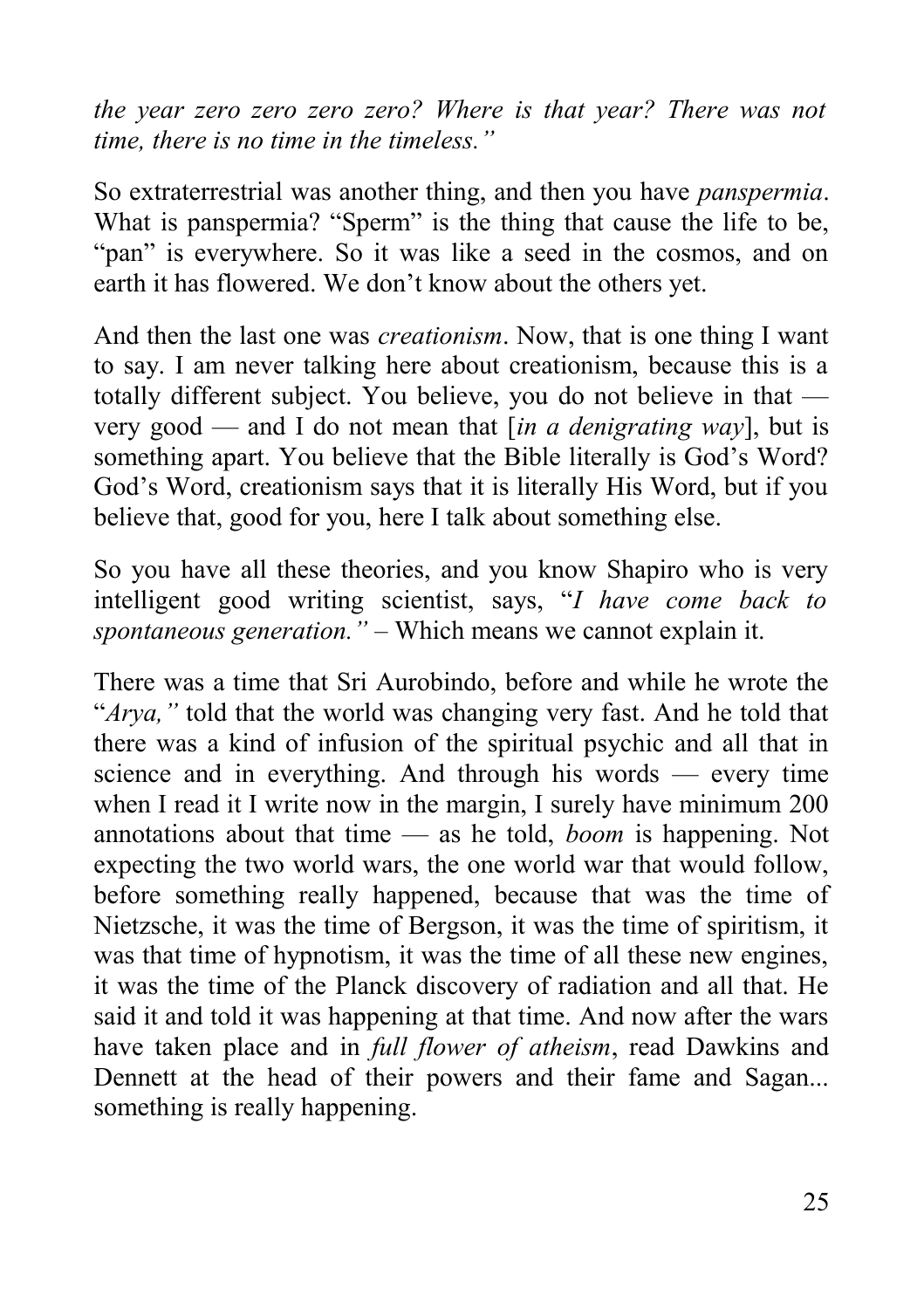Two things: the first one is the *Anthropic Principle*, [*writing on the chalkboard*] the second one is *Intelligent Design*. And this is happening *in* science. So now it is not anymore from outside some crazy people who are sitting and moving tables and all this time, it is [*inside*] science.

What is the Anthropic Principle? "Anthropos" is human [*man*], so it is quite simply that they say: the evolution of the cosmos from the beginning with the Big Bang, *is so amazing*, that life has, in a way, been planned in it. Planned. *–* Because *if one little factor* had been wrong, life would have been impossible, and these little factors, these really little factors on the kind of, for instance, something like that [*writing on the chalkboard*] ten to the minus fifty-third power this is. If something had gone a little wrong life would never been originated. They have come to that conclusion. And what is that conclusion? It is, these are intelligent people — hyper intelligent people — who just say... *give way to their amazement of how the cosmos has evolved and that man is there, man a being that can reflect on the cosmos evolution and interpret it.*

This is amazing. To give you an idea: if protons were two tenths of a percent heavier, they could decay into neutrons, destabilizing atoms — no life possible — if the electromagnetic force were four percent weaker — there would be no hydrogen and no normal stars — no earth, no life — if the weak interaction were weaker, hydrogen would not exist. If it were stronger, supernovae would fail to seed interstellar space with heavy elements. We come from the stars, all the heavy elements have been, as they say in science, cooked in huge explosions of the stars — the force necessary to make these nuclear elementary particles stick. If the cosmological constant where larger, the Universe would have blown itself apart before galaxies could form.

This is only a little thing of a whole list. They are so many constants in the world, *the Planck constant*, *the cosmological constant*, all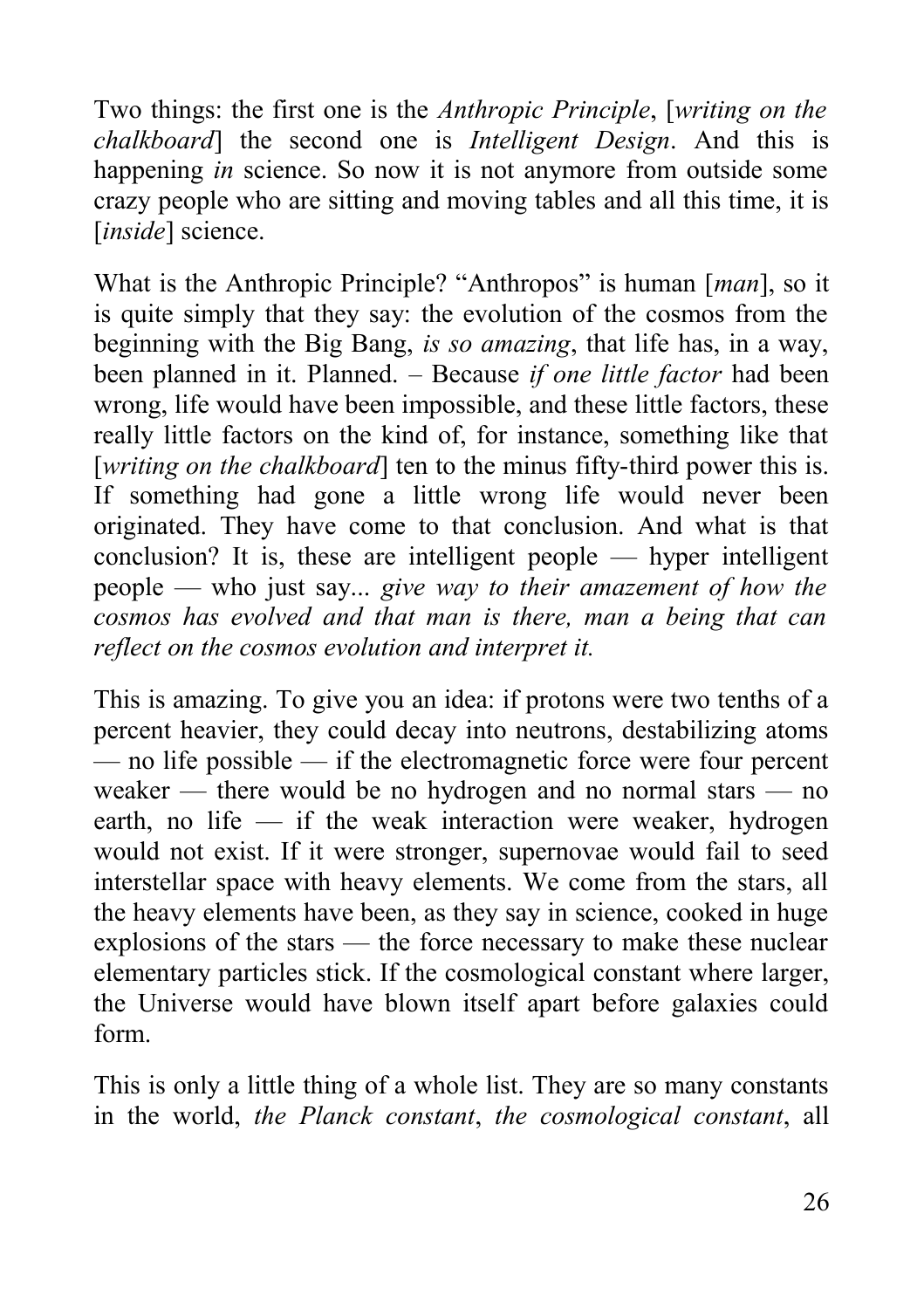these constants which are — they have found out in their calculations — have no justification of being that crazy thing or something like that [*writing on the chalkboard*] or then something like 0 0 0 7 1. *Why*? Nobody knows. All these numbers.

You can find something in it, about it, in *Savitri*. In *Savitri* you just do a search and you write "number," and you will have all these extracts where Sri Aurobindo says how the cosmos was formed, *by number and form*. Because according to Sri Aurobindo and the Mother, on all these levels they are … *demiurges, creators*. And number and form are at the foundation of mathematics. So that is *Platonic* in the highest degree. Plato who said you know, these have been created with forms. Above his Academy was written: *Nobody should enter here that doesn't know geometry —* and then you have, always you read about mathematics and you may be sure to find a paragraph to say how *beautiful formula* is. Now they don't use beautiful anymore, they use the word *elegance*. They are always amazed about the *simplicity* and the *beauty* of all these things that hang together. There in *Savitri*, you have these verses, these lines where Sri Aurobindo said... everything was made according to *number and form*. This is also Sri Aurobindo.

So there are so many things and you have two kind[*s*] of entropic principles. We have actually five, I give only two:

*The weak principle is*: if any of the major constants of the universe were different, we would not be here. Life would not have evolved, our life is dependent on the world being exactly as it is. The universe is fine tuned for life.

Then you have the *strong entropic principle*: the universe contains within itself the potential for life. And it was therefore impossible for human life not to have been created in this world. Scientists speaking like that... this of course something that is unheard of, unexpected, and was *fiercely* fought by many other scientists.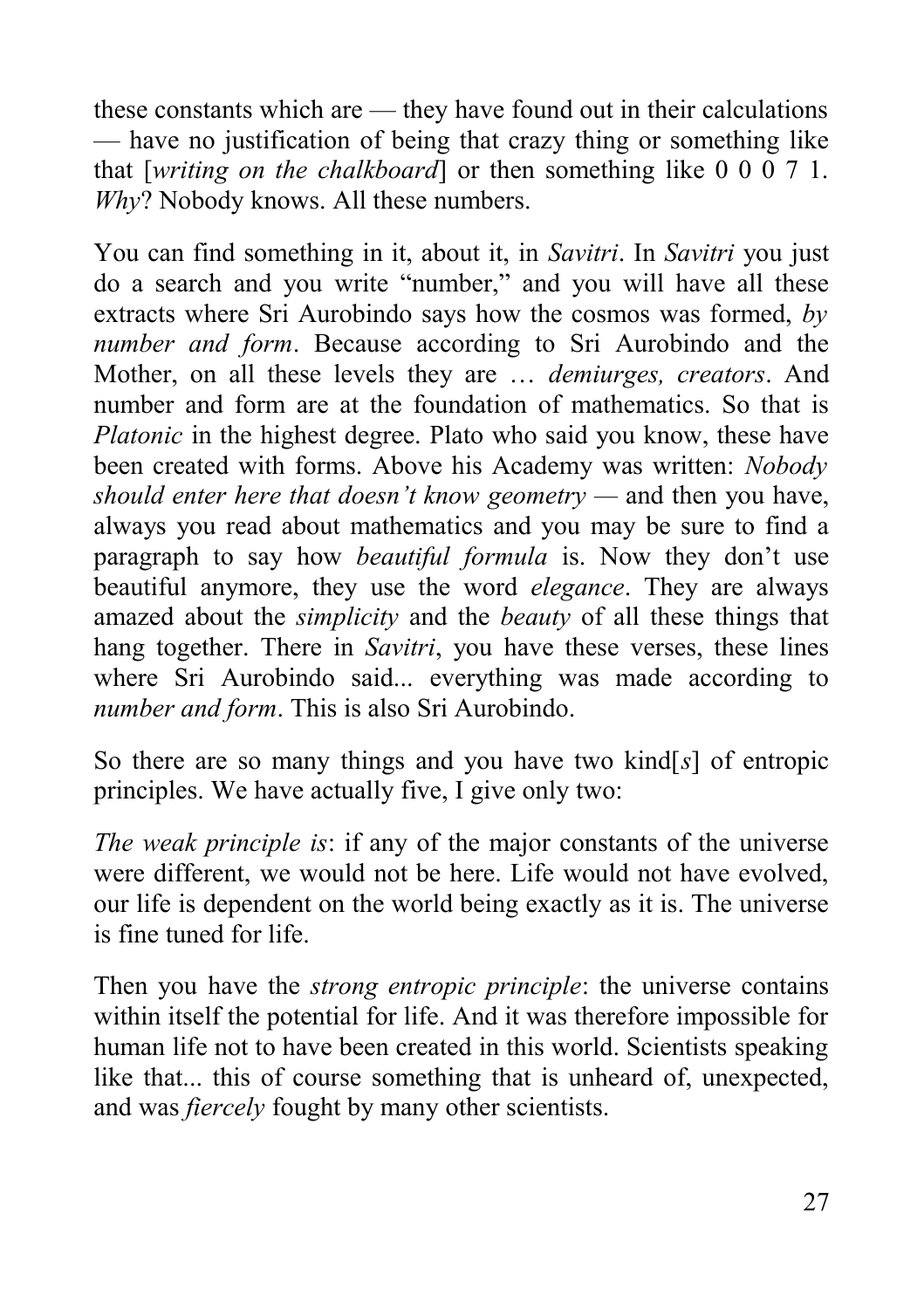Life? Formation? Pre-vision? Plan? That is not science! That is imagination!

The greatest scientists are going against each other and the strange thing is that the weak principle was formulated by Steven Weinberg. And Steven Weinberg was one of these hard nosed physicists who wrote: *"the more I learn about the cosmos, the more I am convinced of the absurdity of the whole thing."* And he came up with the Entropic Principle.

And then we have Intelligent Design. So, number one: no creationism, Intelligent Design. Which means there is a design in things, and it is meaningful, in a way we are not defining. Who has brought this up? Scientists, great biologists. So Intelligent Design means quite simply that things are too complicated to evolve according to the Darwinian theory, by chance, boom, one mutation at a time. They say almost everything in life is so complex that it doesn't work if not everything works together.

Here I come with my bombardier beetle.

It's a very beautiful beetle. Just by chance, when I was planning this thing, it was shown to me by one of the synchronicities, you know, on TV. The bombardier beetle: beautiful beetle, brownish, shinning and then orange light brown, head like that... Why is it call the bombardier beetle? Well, [*writing on the chalkboard*] you know, he has in his body two compartments. And one compartment contains something that has to make the other one neutral which is hydrogen peroxide. And hydrogen peroxide, *pshuuu!* explodes! And the man who made that program on the Discovery Channel showed with a bottle of hydrogen peroxide what an effect it has. This is kept here [*pointing to the chalkboard*] to made it that it doesn't explode. So when the bombardier beetle is threatened..... *pssht*! It turns its rear to the attacker and gives him the full broadside. Ya, but *how is that possible*? Because, not that he does it, but how it has come about. If this here [*pointing to the chalkboard*] this compartment is planned, it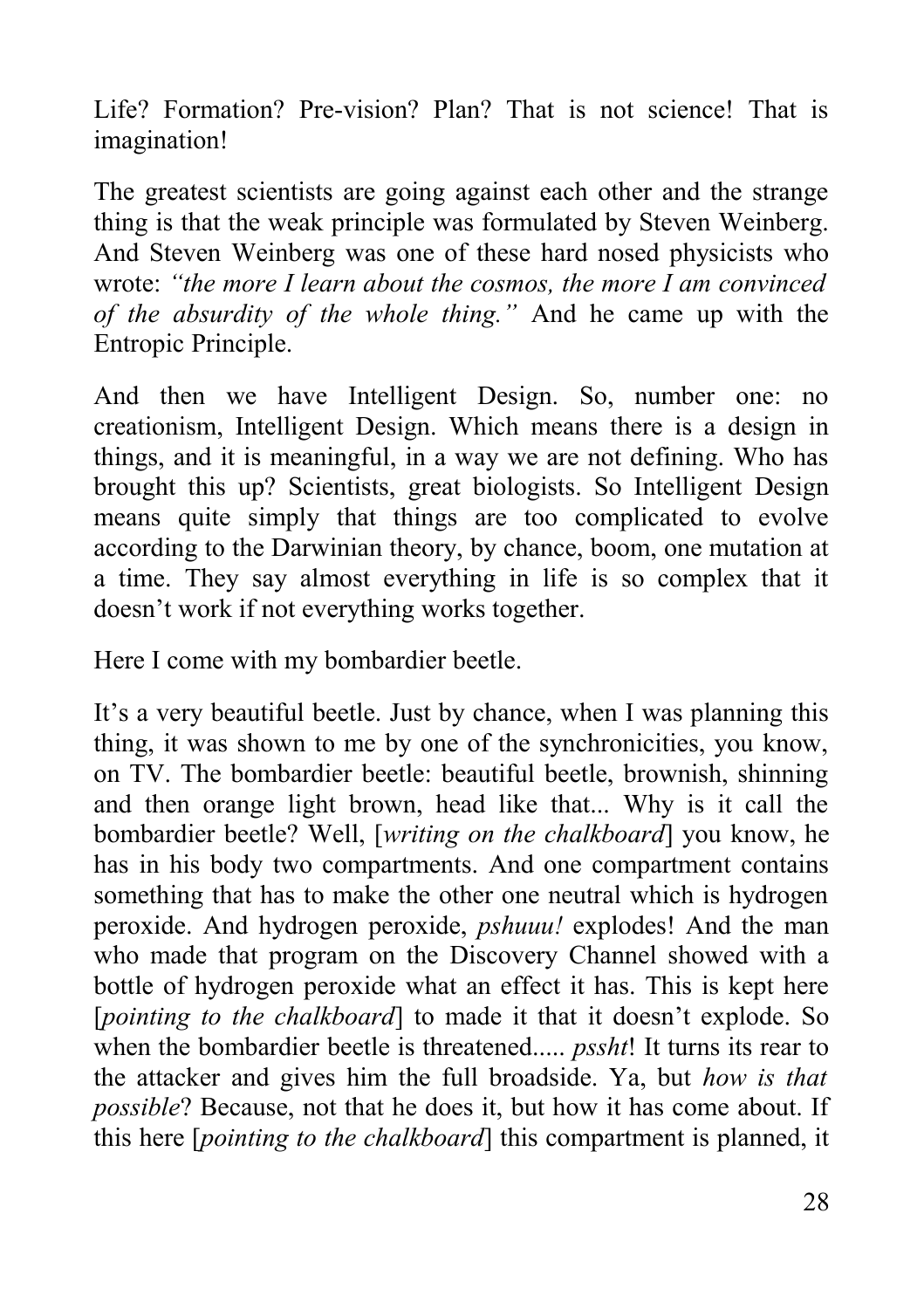must have in mind — by way of speaking in mind — that.

That is not Darwinism. In Darwinism, gradually things come about. Here there is a plan. Where there is a plan there is a design. And of course the whole thing is much more complex than that. You do not only have these two things, you also have the whole mechanism, the sphincter and everything that makes it possible to eject that, so that it does not explode in the body of the beetle, and that it is directed in the right... it is extremely complicate. To make that, it is like a mouse trap, and the mouse trap is the most common example in that literature. You have your piece of wood platform, you have what I call the hammer, you have a spring, you have something that keeps this from springing. Every part alone is worthless; they can only work all together, they can only work all together. They can only work in the flagellum — another example — these are examples made by big great scientists. Another one is the flagellum of the bacteria. And what is the flagellum of the bacteria? Well you have these small boats you know, where they are paddling like that [*Georges paddles with his arms*] the bacteria have a flagellum to paddle. What does that mean? The bacterium is in enclosed, it needs a mechanism to make that something can go through its skin. It needs to make that. It needs a *motor, literally, that make this flagellum move in all directions*. This cannot evolve step by step. So you see, this is what Intelligent Design is about. And the people, most of them, who bring this forward in science, within science, are saying very clearly: please note that we do not know, that we do not say, that we do not define what this Intelligence is.

Everybody draws his conclusions, thinks what he wants, *but it is not possible that this happens according to Darwinian, Neo-Darwinian evolutionary theories*. That is a great discovery. And when William Dembski writes somewhere, "*I think it is the greatest discovery of recent time*," I think he is right. So you see, Sri Aurobindo before the *Arya,* and now, how these things come up. There are openings, let's call them openings. Openings with possibilities to something else.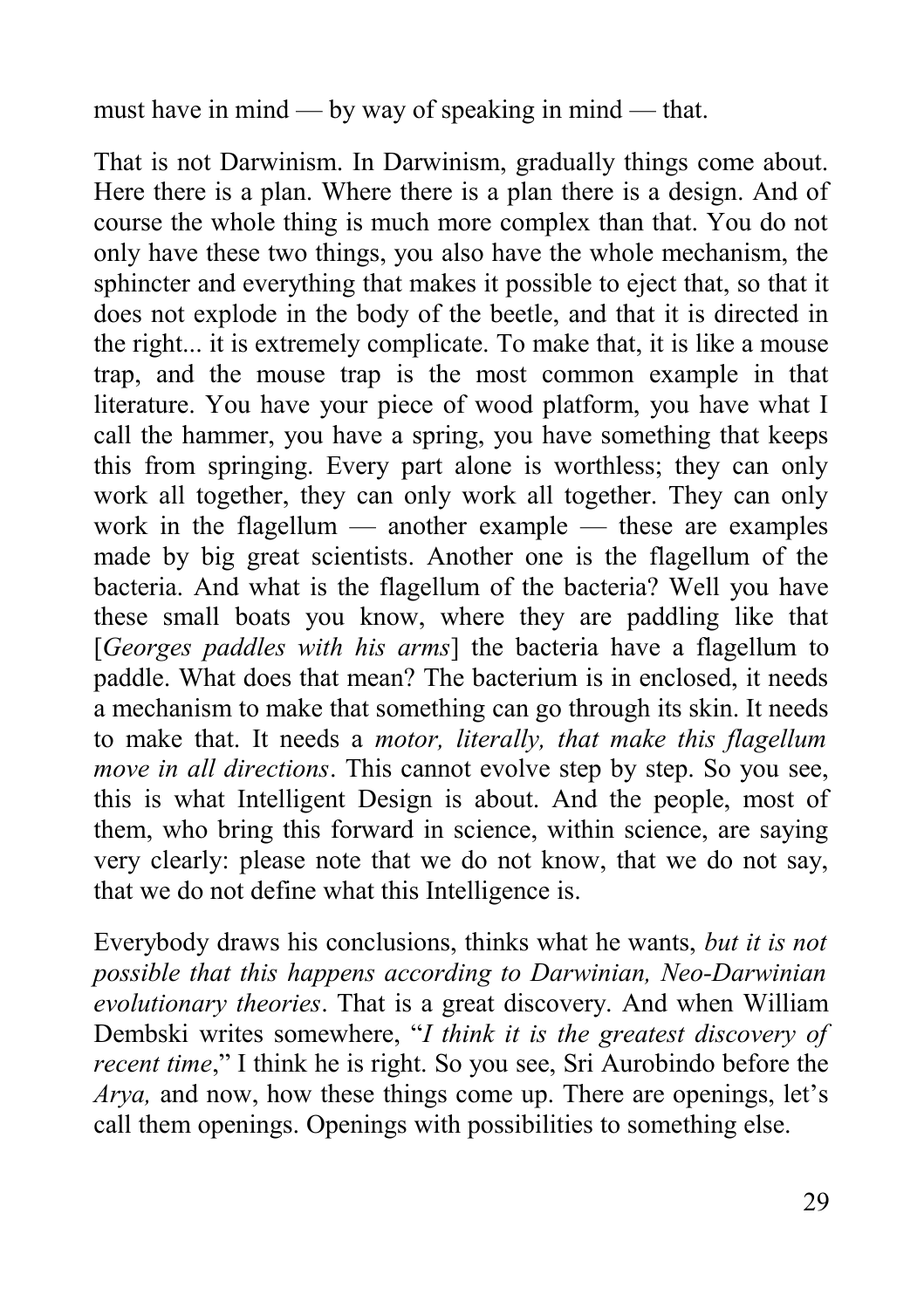I read [*about*] the bombardier beetle by somebody who formulated it much better than me. His name is Brachinus in Latin, commonly known as the bombardier beetle. I find it such a nice name, you know. He squirts a lethal mixture of hydroquinone and hydrogen peroxide into the face of his enemy, and the man who gave the demonstration said: *my God, it burns*!

These two chemicals, when mixed together, literally explode. So in order to store them inside his body, the bombardier beetle has evolved a chemical inhibitor to make them harmless. Has evolved, what does it mean? At the moment the beetle squirts the liquid out of his tail, the anti-inhibitor is added to make the mixture explosive once again. That's a very complicate mechanism. The chain of events that could have let to the evolution of such complex coordinated and subtle process is beyond biological explanation on a simple step-bystep basis. The slightest alteration in the chemical balance would result immediately in a race of exploded beetles.

So, and then one of the scientists gives a definition: a biological system is *irreducibly complex*, unexplainably complex, when its operation requires the cooperation of numerous parts none of which perform a useful function *unless all are present and functional together*.

This is there. At the moment, there are openings based on scientific grounds. And then what does Sri Aurobindo say? Where are we? Well, surely we are within Intelligent Design. So I decided [*to write*] a book and [*give*] this talk, which came from that material about it. [*It*] is quite simply that I would like all my aurobindonian brothers and sisters to have the arguments when they talk to outside people. Which is the aim of the University of Human Unity.

So, Sri Aurobindo gives a theory of *spiritual evolution*. And he says, a theory of spiritual evolution is not identical with the scientific theory of *form* evolution and *physical life* evolution. It must stand on its own inherent justifications. It *may* accept the scientific account of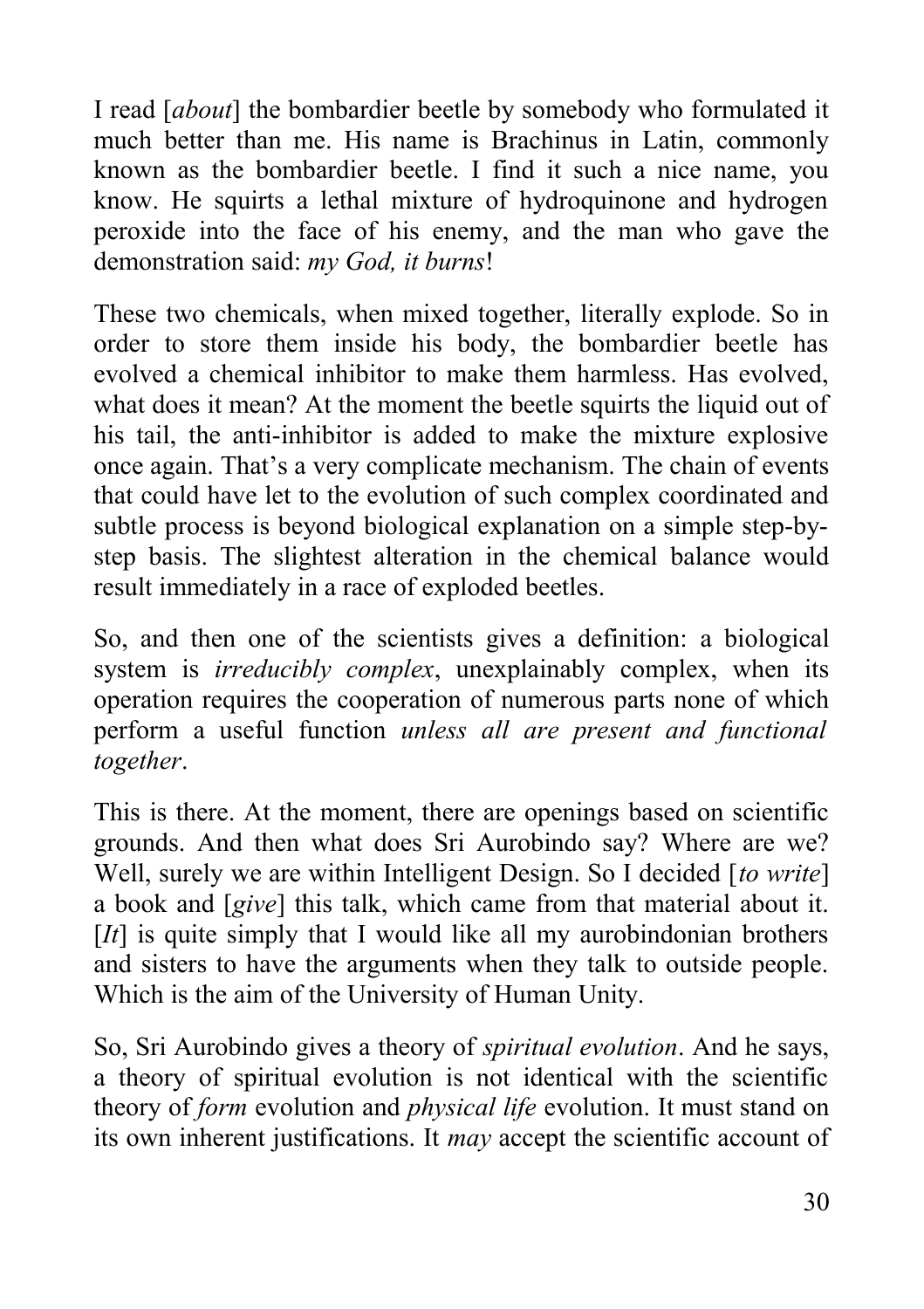physical evolution as a support or an element, but the support is not indispensable. And it can accept the scientific explanation, when it suits, together with the spiritual evolution which by itself demands an evolution of science. Now, Sri Aurobindo has written several times about the science of the future. The science of the future will go towards *Total Reality*. Remember in the beginning reality? Total Reality: material, vital, mental and above. We are at the material level. *How can you divide a vital*? Because *vitalism* is a dirty word for material scientists! *Mysticism* is a dirty word. *Vitalism* is a dirty word. But, [*total reality*] will only be when the whole reality is together included. This may still take some time.

Another very important fact which Sri Aurobindo is: that he had a kind of crescendo of the evolution. Crescendo. *Matter* takes very long time. Vital accelerates — shorter of time. Mental can think things out in shorter time. And we are at that time now of this incredible acceleration of history

I personally — of course I don't say that I am completely normal but I think I feel *so much* this speed of the time that is now going by. I am 73 now. You know, you have to take into account the years still remaining, and what has gone by *fhish*!.. is just like that. We are living in a time warp, And this is the time warp of the action of the Supermental. Its influence on history *now*. So what will happen? Anything is possible! Then there is another thing which Sri Aurobindo... if you say, what did he actually mean? First of all, Sri Aurobindo *knew science so well*. This does not mean that he would solve the equations of quantum mechanics, but he knew science so well, he knew vedic science so well and all that. But then you say, you take his last great statement, Savitri. What do you read there?

First of all, evolution is a fact. It is full of science.

Second point is: human kind is part of the evolution. When Savitri also awoke among these tribes, he says you know, human kind is part of the evolution. Then he describes the world's stairs. Matter, chain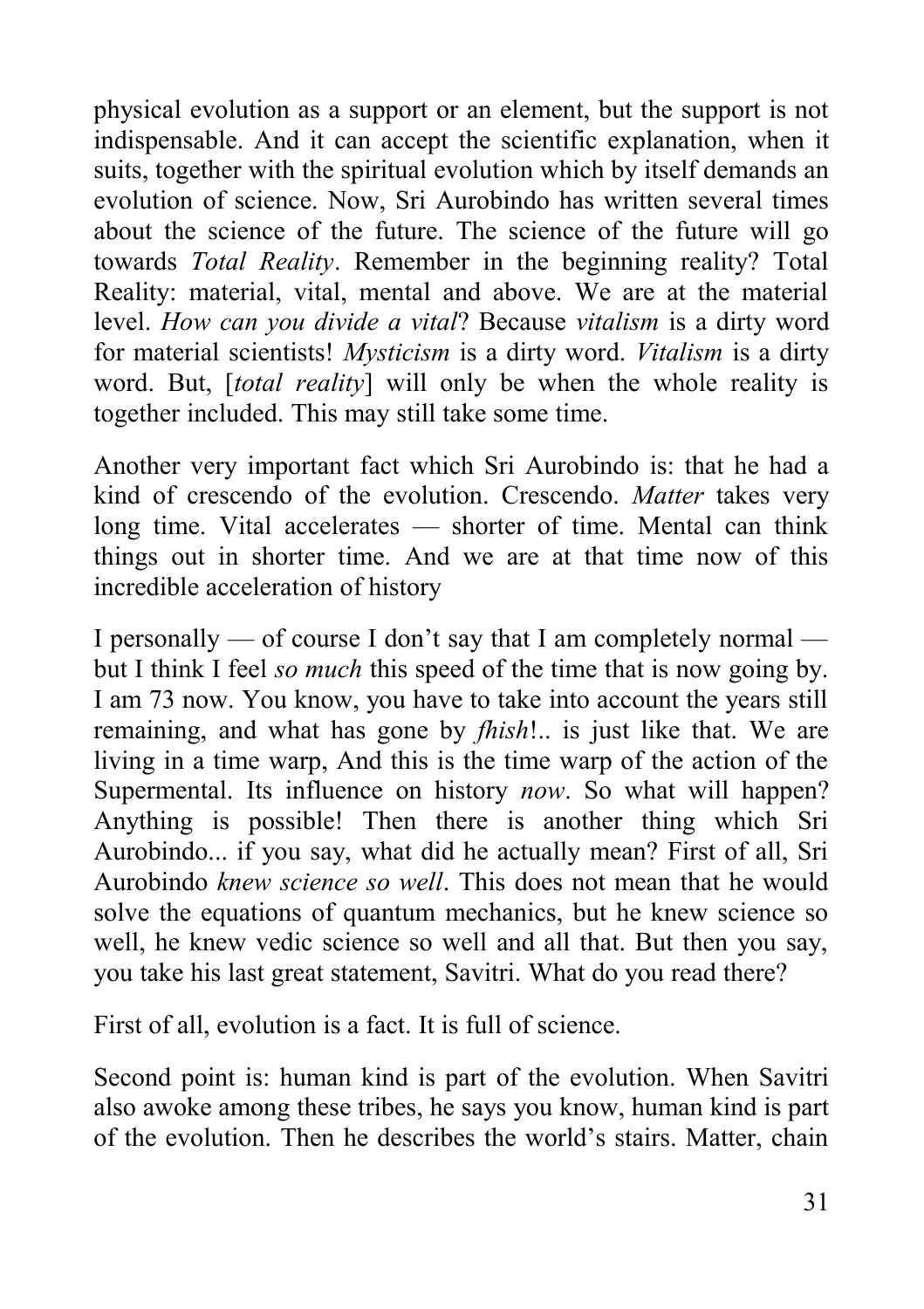of being described from experience which does not exist anywhere else. And that is the spiritual reality. He also says very complete things. *Does he accept the Big Bang*?... *–* "*A gas belched out from some invisible Fire, Of its dense rings were formed these million stars"; –* So the fire, as I have already said on another occasion, is Agni. An invisible fire. And Agni, *it is a fact that Agni is the basis of forms* as the Sankya has pointed out long ago — this means the *fiery principle in the three powers: radiant electric and gaseous.* "The Vedic Trinity of Agni is the ancient introducing liquid and solid forms of what is called matter." he writes in one of his letters. Then he himself says... "the all shaping fire"... Big Bang... fact according to Sri Aurobindo in Savitri.

Then he has some other lines... "*For long before earth's solid vest was forged... By the technique of the atomic Void,"*

*Aa ha!* What is that? And I have two explanations, which I do not mean [*that they*] are correct and there be maybe something totally different. Vladimir gives a totally different explanation.

The number one is: *to create something material, the One had to make space in Himself because He's absolute fullness. He is the Pleroma*. So He had to create a void to give place to the ether and give shape to the manifestation. That is one explanation.

Another explanation is that: now, according to quantum mechanics, it is possible from the void that something comes about. For particles come about from the void by positive and negative fields which are temporarily created, some may subsist, others disappear again in to the void. There is a quantum mechanic theory, the fundamental about the reality says nothing, it says everything mathematically. So you see, there are possibilities. *–* "*For long before earth's solid vest was forged by the technique of the atomic Void*," and he says… *"Out of the Void's unseeing energies... Inventing the scene of a concrete universe,*" *–* This is exactly what I came to say on both accounts.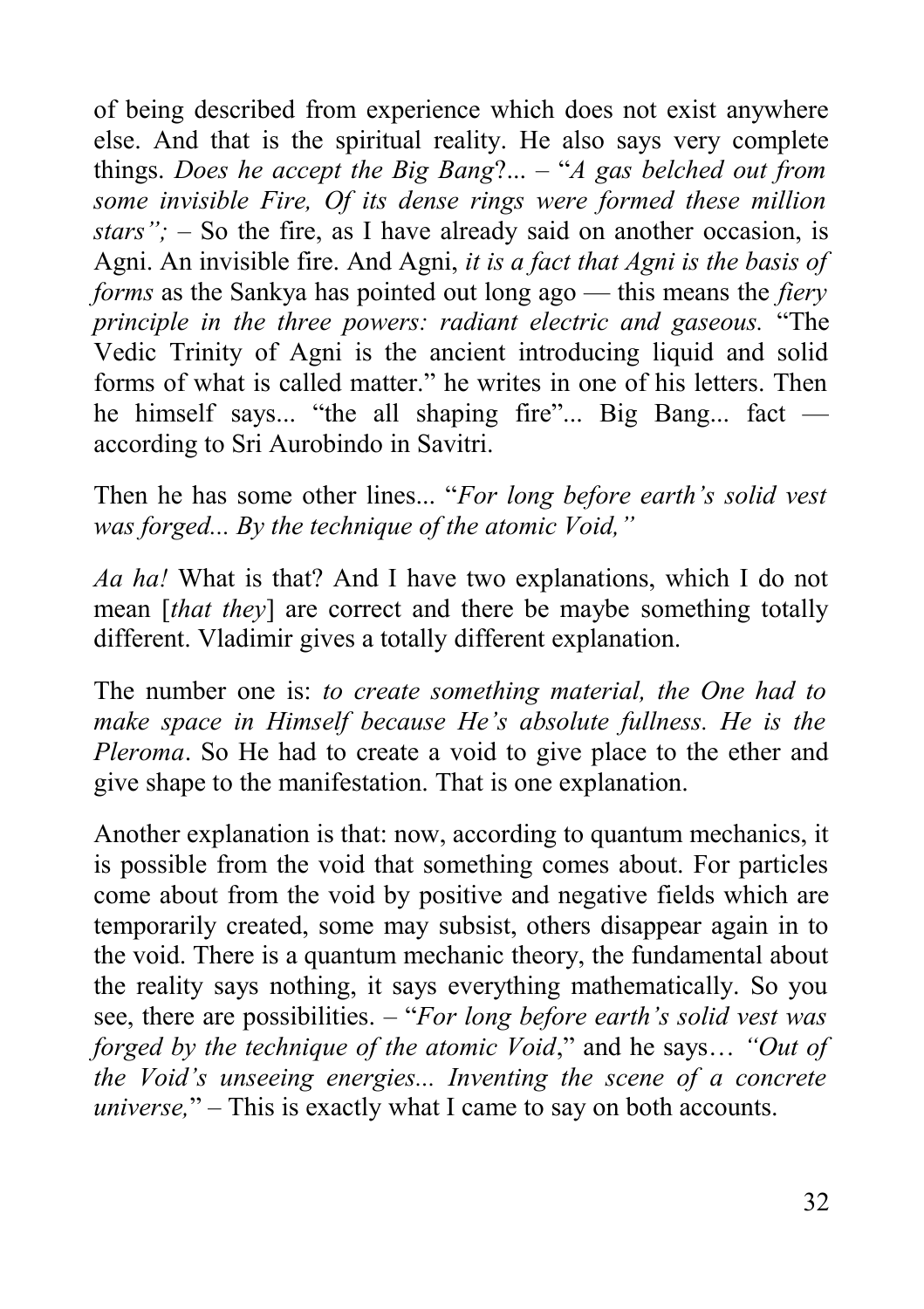We have to put them together into something else, because in one of his "*Thoughts and Aphorisms,"* Sri Aurobindo has said: "*there was a time that they said that the sun turns around the earth. Then they said that earth is turning around the sun. Neither is true." He says,"both are moving in a third reality."* He doesn't formulate this last thing like that... So according to Sri Aurobindo he always goes back to magic, miracle. And strange to say, you find this more and more with the best scientific, the most open scientific writers. So it is quite an adventure to go through science, you always have to see whom you are reading, in what context they are writing, and in what context they are thinking. But Sri Aurobindo, if you read *Savitri*, you will find magic on every page. It is quite simply, he said, "*the Infinite has made Itself finite.*" This is the ultimate act of Maya, magic, mating, measuring out, forming. And then there is one scientist, Robert Kuhn, who writes the following: "*In the Intelligent Agency case, we face the difficulty that the Agent involved would enjoy intellectual powers at least many orders of magnitude above our own*." If you read a little about the sub atomic particles, quantum mechanics, if you read a little about the *unbelievably irreducible complexity* of a cell, and you realize that in our body we have *one hundred trillion trillion cells*, and then you realize that the whole world consists of all these particles even *shooting* in her, and through her at this moment [*Georges makes a movement to indicate the persons around him*].

Who is directing that concert? Because a concert it is! The forms are there, so it is not chaos. And this is something important, when one reads about science, one also always finds an illustration, simplified schemes. The hydrogen atom and then a part of a cell or cells, but this always exclude the realization of the *enormity* of this trillion quadrillion of cells and sub atomic particles, and that for instance, an atom of iron or of uranium, is so much more complex than a hydrogen atom; they cannot even calculate it with the most advanced calculators computers at the moment. It is so much so, and this man has realized that, you know. That the agent involved enjoys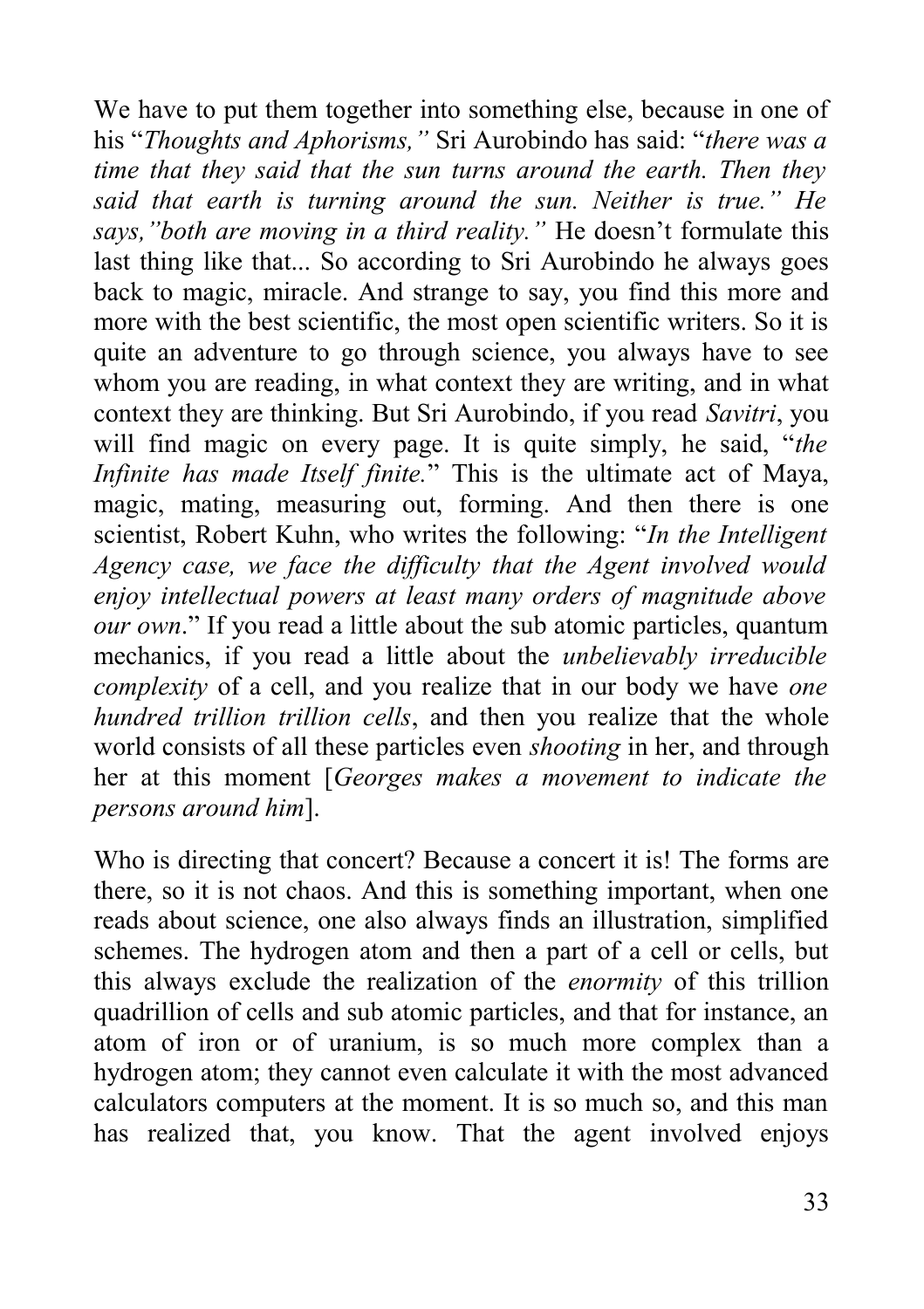intellectual powers, at last many orders of magnitude above our own. And must have employed means of a kind that we can barely imagine — this barely is a softening — it should be that we cannot imagine it at all. In addition we have little idea of the scope of the Agent's activity, what we see in terrestrial biology may only be a small part of a much larger design whose ultimate purpose is beyond our kind. This is written by a scientist. We know what can do that. We cannot imagine it, we cannot realize it, but we know, we are told that something like that exists. That of course is the *Supermind.* And it is like Sri Aurobindo has written so nicely everywhere, behind all manifestation stands the *Supermind.* Otherwise it simply couldn't be there because... and it is this huge complexity [*which*] comes from there, and it is upheld by That.

So you see, science has openings at the moment, they are severely fought by others, who remain there, because if they lose their material stand point, they lose the reason of what they have been living for so many years, and which have been teaching, for which they have got money, have kept up family, and so on. They cannot say just like that. Like I said when I talk about Hitler, people after the war in Germany could not just go and say this was bad, they were living in it, they have being living in it and for it. The same is with science there.

And then there is the last point. Evolution of the human species.

*Are we descendents of the primates*? Now, it is science to say no, we are brothers. And you have here [*pointing to a chart*] the chimpanzee and the bonobo, and we are here, we came from a common ancestor, and here you have then the orangutan. This is what they say now. And the Mother and Sri Aurobindo have put it otherwise. And it is a very strange thing, that they say, you know... there are the typal worlds. This is Sri Aurobindo's word. For the world's stairs you have all these worlds, which he climbed up: *lower vital, higher vital, lower mind, higher mind, and so on and so on... all these worlds*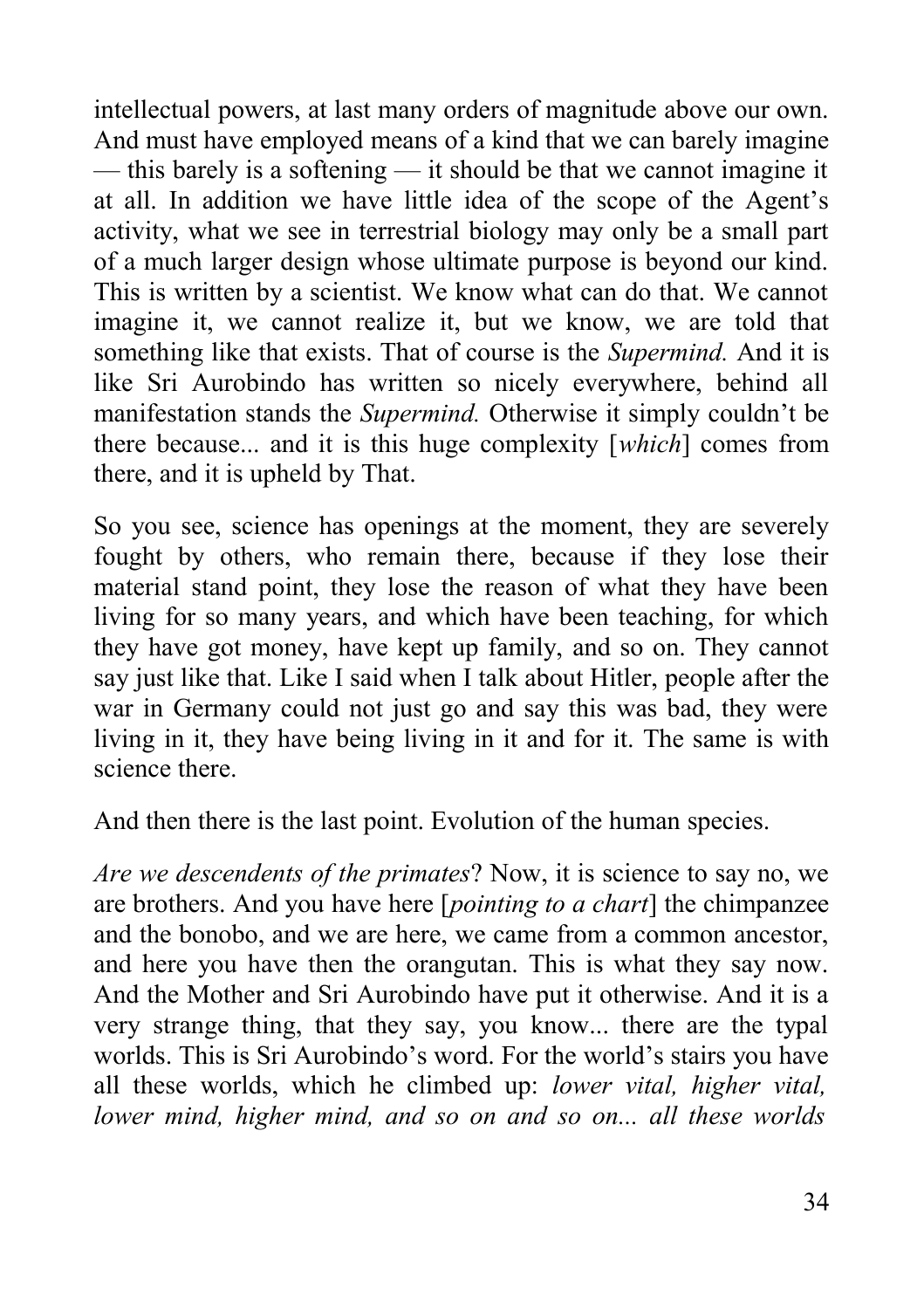*exist*. He has described that. Then you have the earth. And the earth is in evolution, it is building up something like that, because the Divine has come to build up itself again, to see Itself, to enjoy Itself. the great ecstasy of evolution. Matter, we are at vital, we are at mind, now we are going up. Now, they say, every time something comes here it came also from there.

On the one side you have the inconscient earth, that inconscient that Sri Aurobindo has written so often. Inconscient is everything, it is Infinite, it is the Divine Itself in its black mode, negative mode. So there is one Power here, but the evolution can only take place when something from here inserts itself in the ladder of evolution. So, when man came about, it was not a monkey that became human, and Sri Aurobindo has *formulated that so clearly*. It was the aspiration of the evolution in higher monkey-like primate-like beings that called for the descent of the Mind. And a Power is always a Being, and a Being is always a Power. And there you have the *incarnation* of these Beings. Am I fantasizing? Let me illustrate.

Sri Aurobindo has said that every new species that appeared on Earth was the result of an *involution*. Consequently there has always been the combination of the two. *Evolution and involution*. There is a *descent* and an *identification* of beings. A descent into *conscious beings, individualities* in the forms produced by the evolution. What happens is the unification of beings from the higher regions and forms that have been evolved. And the identification takes place of the Immanent Divinity and the descending being. The identification of the Imminent Divinity, which is imminent in the whole of evolution, and the descending Being.

This is the Mother speaking: Then she says, "*When the mind descended on the earth, between the moment when the mind manifested in the earth atmosphere and the moment when the first being appeared, mental being, something like a million years have gone by."*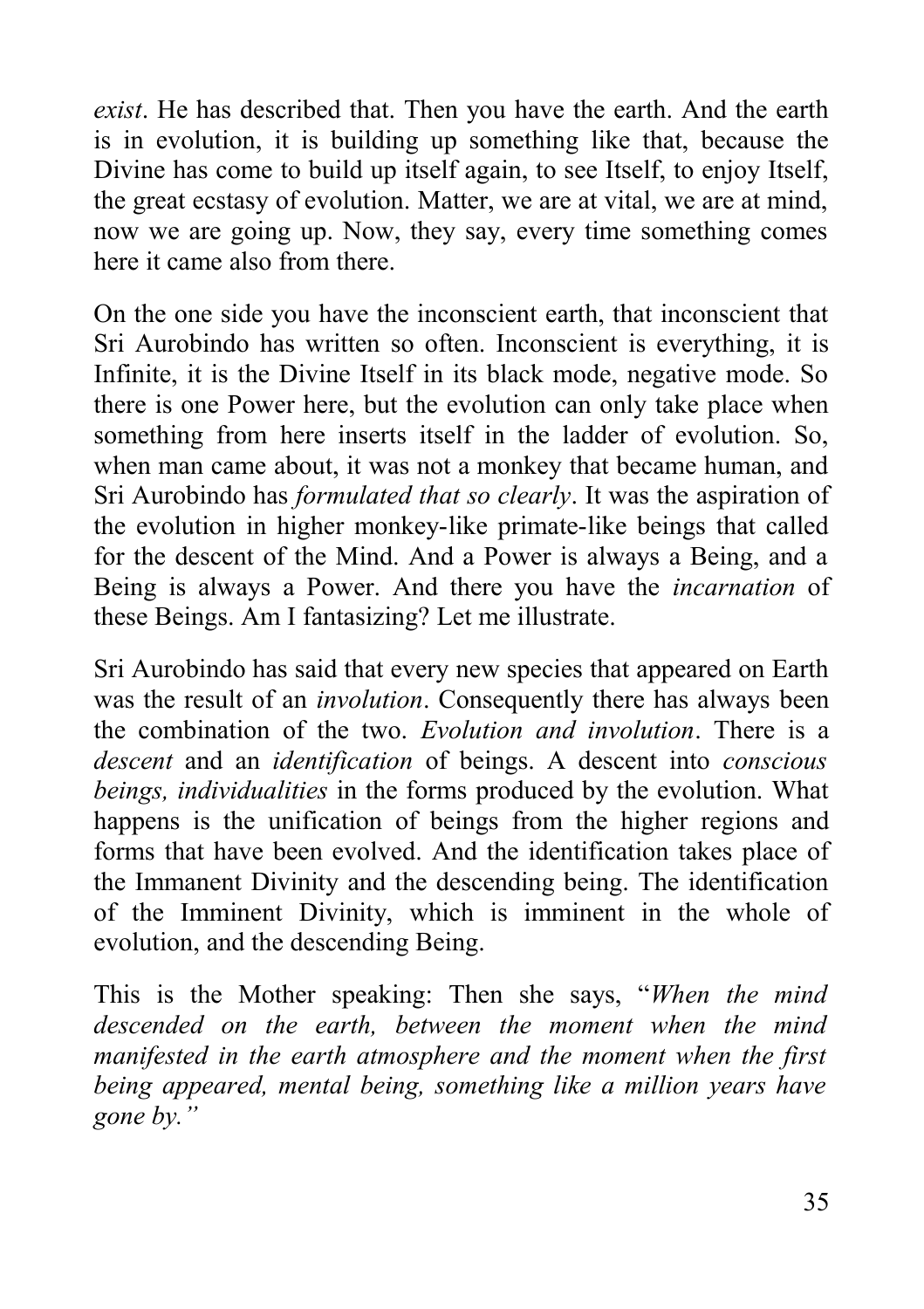I think that normally people are not aware of this kind of seeing *here*. It is *so important* to know that because of what is happening *now*. We are a species [*and a species*] always has its ceiling. And the Avatar has to come to take up the species and [*pierce*] the ceiling, break through it to make that possible because the species itself cannot do it. If a superior creation is intended, then certainly it is not out of man that a new greater type or pattern can develop. *Not out of man*, for in that case, there would be some race or kind or make of human beings that has already this material of the superman in it. It must be there to come out, just as the peculiar animal being that developed into humanity had the essential elements of human nature already potentially or present in it; there is no such a race, kind, or type, at most there are only spiritualized mental beings who are seeking to escape out of the terrestrial creation. He says the species is limited. There is an aspiration but the thing comes from above, wakes it up, and takes it the step further.

When the Mother, in the yoga of her last years, when she was going through that whole process, and she would say, "*Now we know that it is possible because it has been done*." *In whom had it been done?* In Sri Aurobindo and in her. What had happened? The *psychic being*, not the soul, the psychic being — because the psychic being is a being, an evolutionary being around the *Divine spark* — the psychic being takes shape throughout all our lives. So he says here, "*it may happen now because there is in humanity the aspiration in a few beings, who are making that which is ready*," and it is as the Mother has said in the last years of her yoga, the *psychic being* that when matter is [subtilized] or divinized or changed, this matter about which we have been talking from the beginning, when this has changed, the Beings can come in all, and take the shape materially, in what we have realized through all the life, through our companionship, the fellowship of the Aurobindonian ring, to create a new being.

It's a very important thing of course, which maybe you have seldom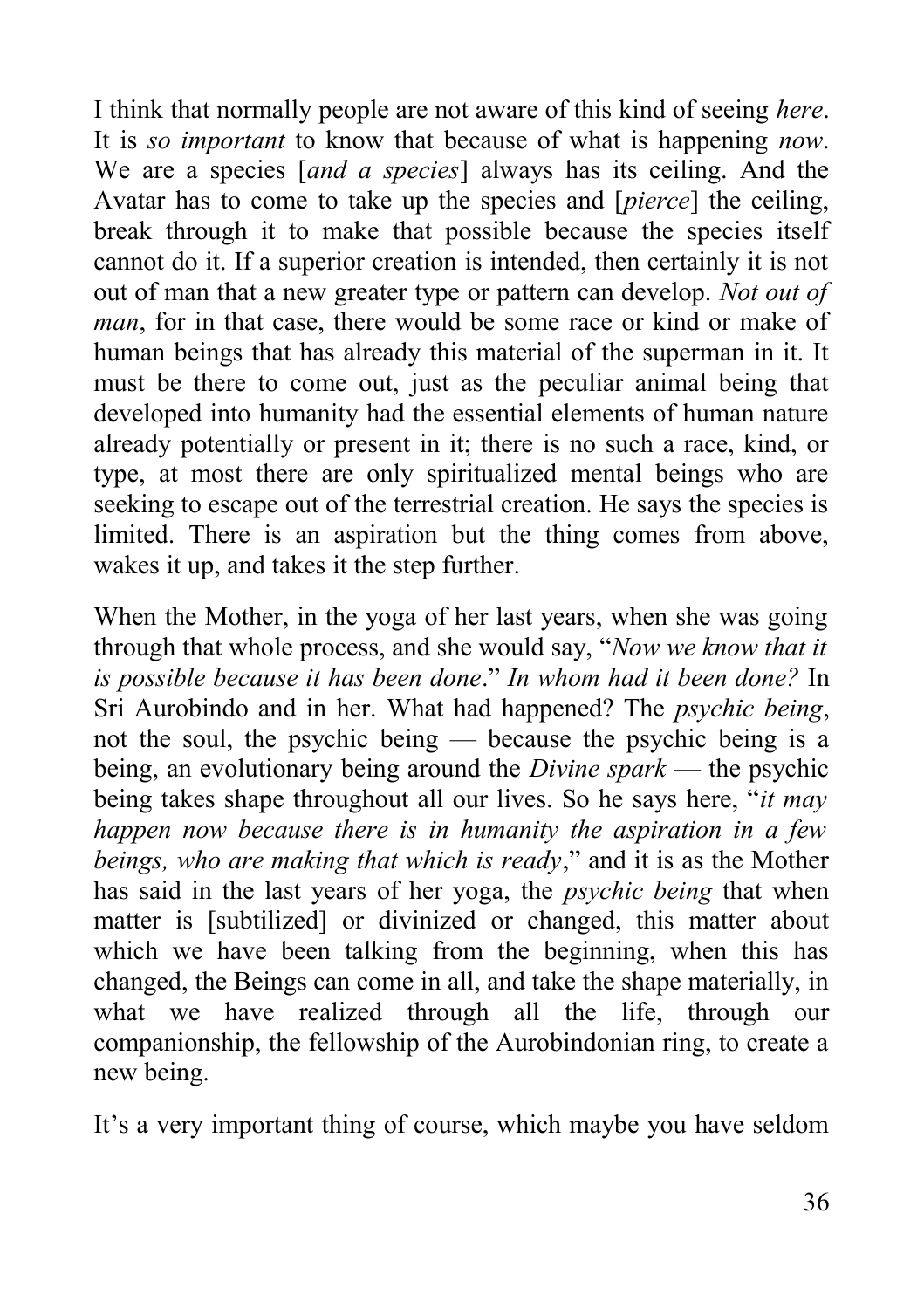heard up to now. So we are in that, we are in that adventure, and you see from the beginning I had to go so fast because in this talk there is material enough for fifteen talks... about matter... about this... about that... the science of today.... Darwinism... neo-Darwinism... these are all great adventures... and one can only have, like Sri Aurobindo had... great admiration, and like the Mother had, great admiration, for all the people who have dedicated their life in whatever way: in the materialistic way, and scientist way or whatever to the evolution of knowledge. As Rod said during the interval, they all work for it. It is like Auroville. The Mother has said "*Even the one who works against, will still working for it*". It is the same with everything, because evolution is a general fact, there is only That. The evolution of the earth. We are the sons and daughters of the earth. In us, the earth evolves. So... these are all very important things. I hope I have just pointed out a few of them. They all hang together, especially, if one has the view of Sri Aurobindo. *It all hangs together, it all makes sense* because there is only That and That always makes sense.

This is the great vision that one assimilates from the writings. And the great ecstatic thing of having a meaning, having a sense, having a job to do in life, however far we may get. And I consider myself always as an absolute beginner, but we have the joy to participate. So that child goes to the Mother. "can we now make the supramental"? "*No you cannot. This cannot be done by you*." Sri Aurobindo has written very often... "*the sadhana cannot be done by you, is the Mother in you who has to do the sadhana*" because we are egos, more than we maybe realize, in all parts of our being. Material ego, vital ego, mental ego, and ignorant. This thing can only be done by the great *Shakti* who incarnated in the Mother. But the Mother said to that child, "You know now there is a difference... you can collaborate." This is of course exactly what Sri Aurobindo says, to make that ready for the other being to come in, to come in.

And here we come again with that *amsha*. *Amsha* is a part, Sri Aurobindo called Christ an *amsha* avatar, a partial avatar. And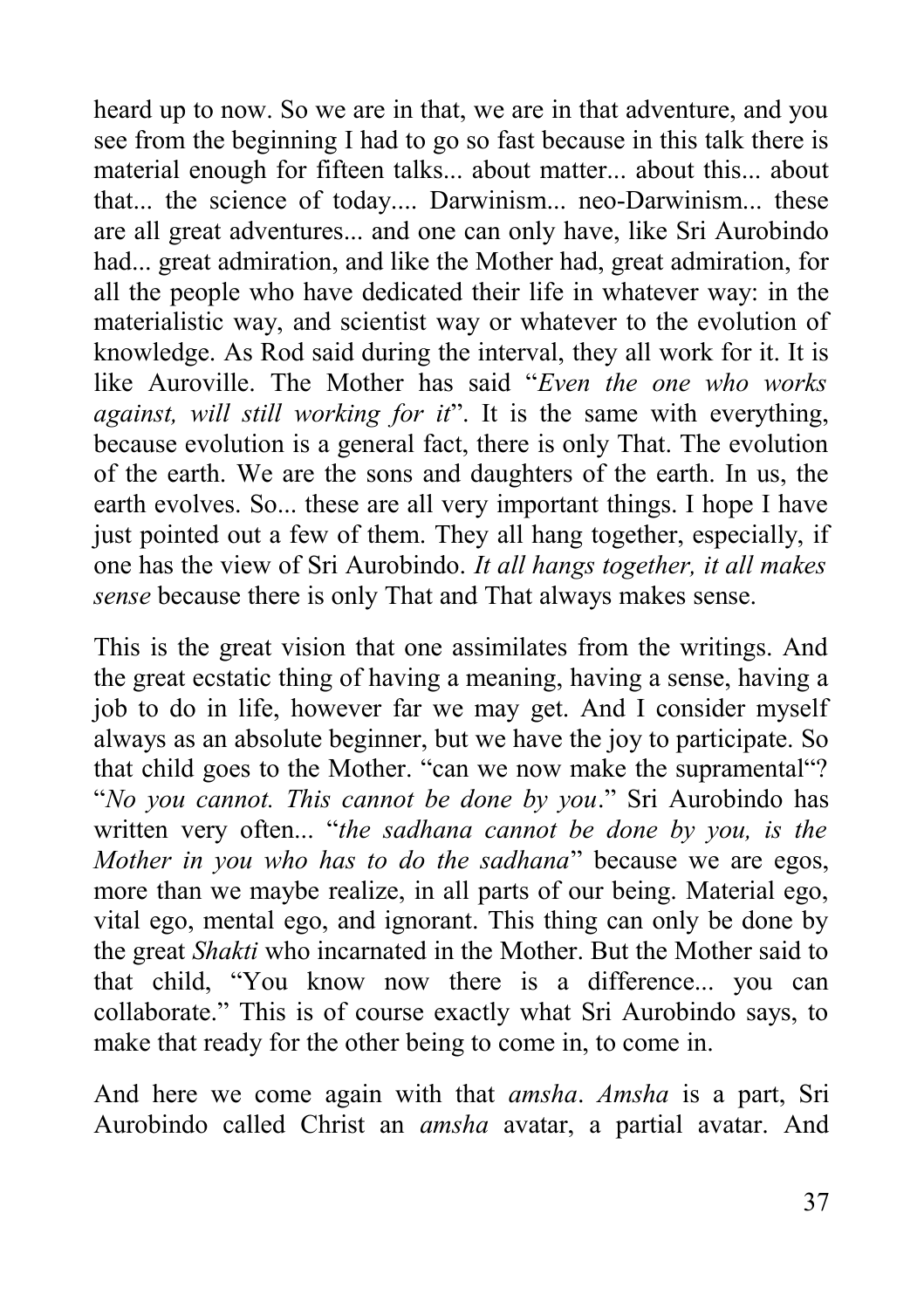Nolini — I remember very clearly in one of his writings — said, "Everyone here has his amsha, whether he realizes it or not." But does that mean we are all aspects of the One, and we all have something special to do. And our special is that power, *amsha*, that is always the being. So for the Supramental Being to come, there has to be a readiness in a few, an elite, and then the *amsha* will come and take over the work. It's an incarnation. That is what he is writing and what I am trying to say. If I am wrong, you always have the text to go back to. I am very happy that you let me come here, to rant a little.

And thank you so much for your patience and your kind attention. All the very best to you.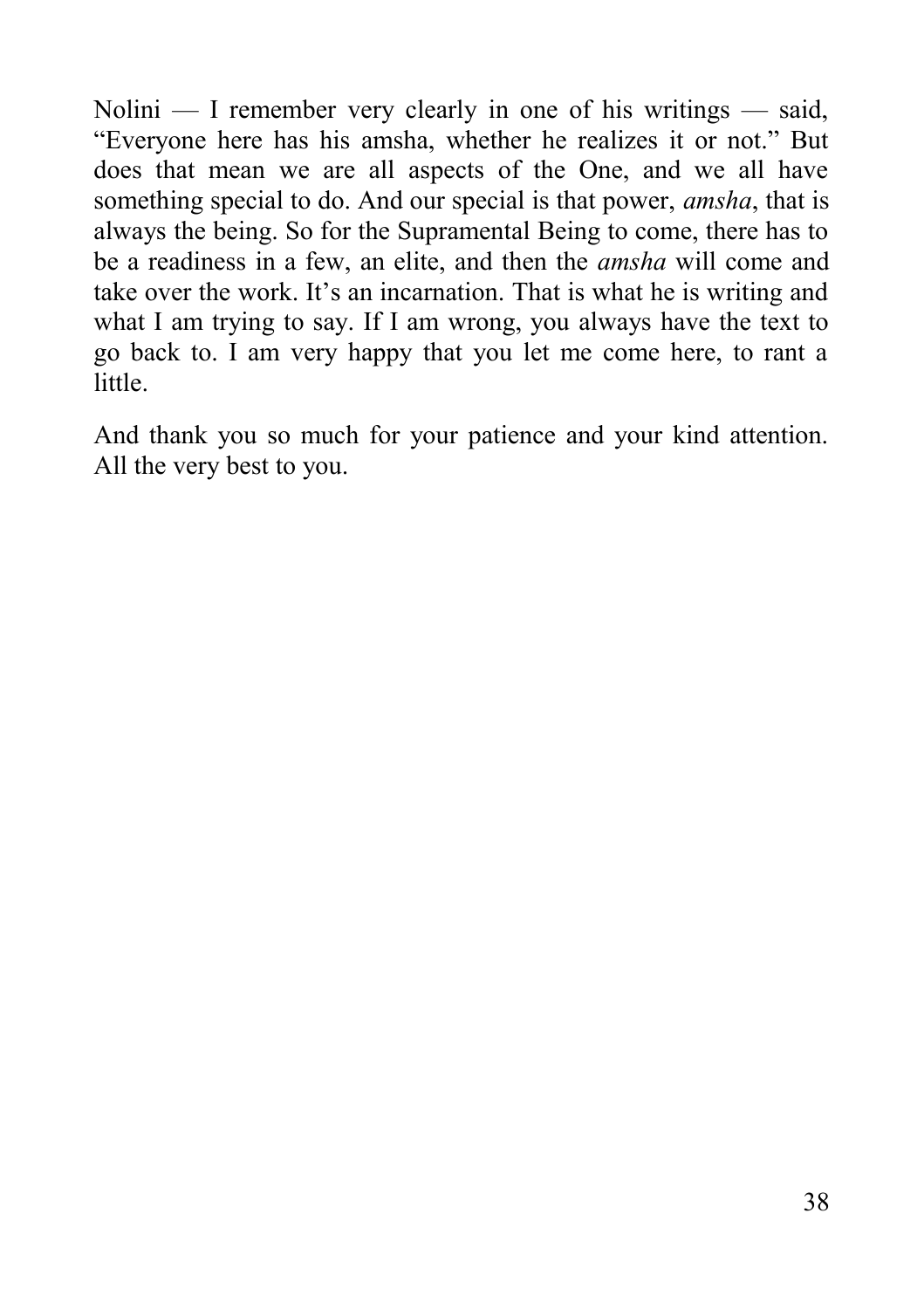### <span id="page-42-0"></span>**About the author**



Georges Van Vrekhem (28/03/1935 -12/08/2012) first came to the Sri Aurobindo Ashram in 1970, after having been a well-known poet and having had a successful career as playwright and artistic adviser of the Dutch Theatre Company of Ghent, in Flemish-speaking Belgium. The 'roots' of his writing, he said, produced their first shoots at 14 when he 'spontaneously' started writing poetry. This led in the late 1950s and 60s to the publication of three volumes of poetry and a number of poems in various magazines. He also wrote nine original plays, translated and adapted a number of plays of other authors and wrote essays and articles. His literary talents were acknowledged when he was awarded the 1965 Prize for Literature by the City of Ghent.

In that period Georges Van Vrekhem read a staggering amount of books in Dutch, German, French and English. One of the authors was Satprem whose *Sri Aurobindo or the Adventure of Consciousness* ignited a spark. "This is what I had been looking for," he said afterwards. But it took some time for the spark to become a flame.